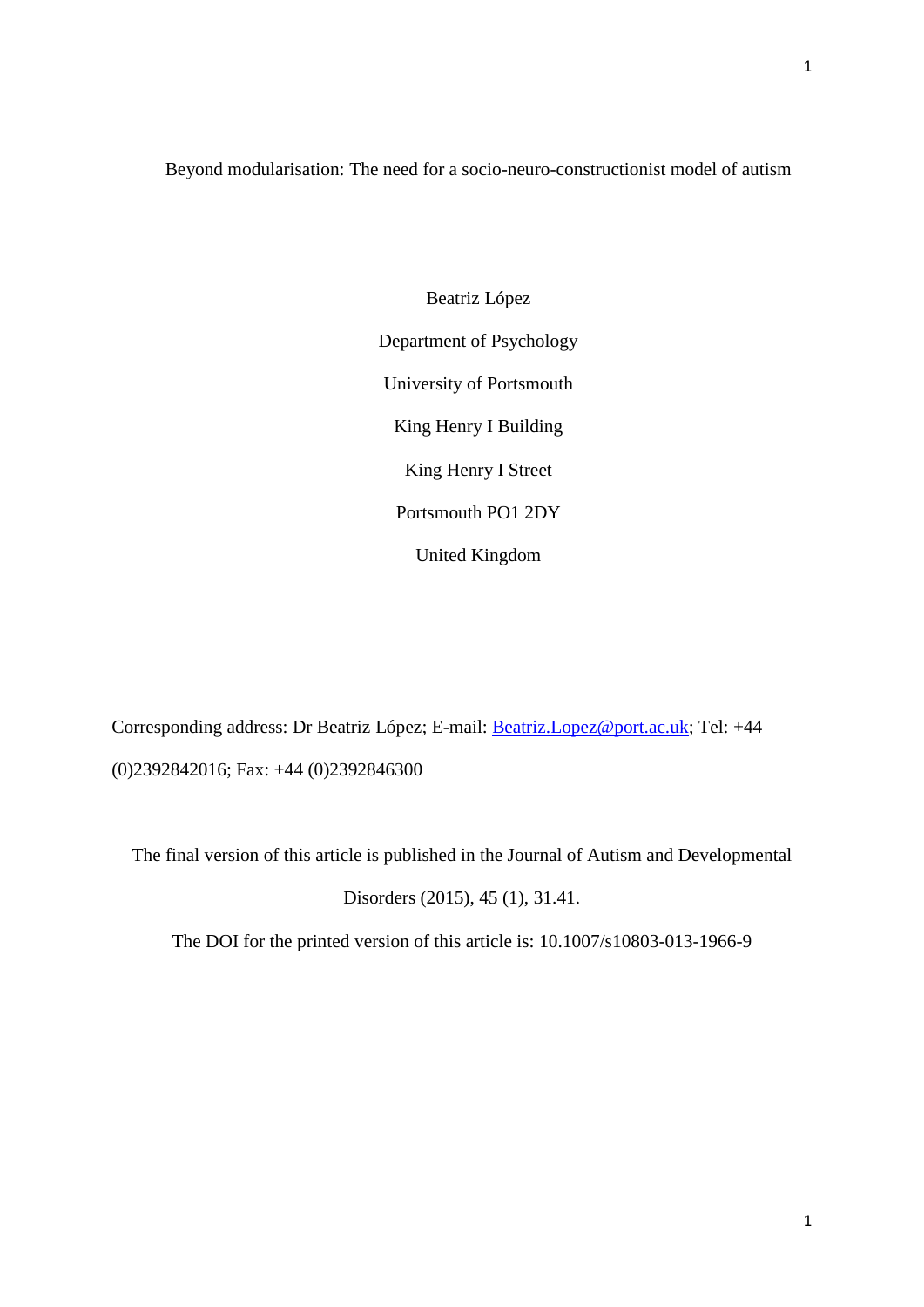# **Abstract**

Autism is a *developmental* disorder defined by *social and communication* impairments. Current theoretical approaches and research studies however conceptualise autism as both static and independent from the social context in which it develops. Two lines of research stand out from this general trend. First, research from the neuroconstructivist approach of Karmiloff-Smith (2010) aims to establish developmental trajectories of cognitive impairments in autism over time. Second, studies from intersubjective approaches such as that of Hobson (2002) focus on the influence of emotional engagement in cognitive impairments. Although these two lines of research have made an invaluable contribution towards our understanding of autism, both offer only partial explanations: Intersubjective approaches fail to provide a developmental perspective and the neuroconstructivist model neglects the role of the social context. This paper argues that the nature of autism demands the theoretical and methodological integration of these two approaches so that developmental and social aspects are investigated in tandem.

Keywords: Autism, neuro-contructivism, developmental trajectories, engagement, intersubjectivity

Abbreviations: Theory of Mind (ToM), Executive Function (EF), Weak Central Coherence (WCC), Repetitive and Restricted Behaviours (RRBs), Repetitive Sensory Motor Behaviours (RSMBs), Insistence of Sameness (IS),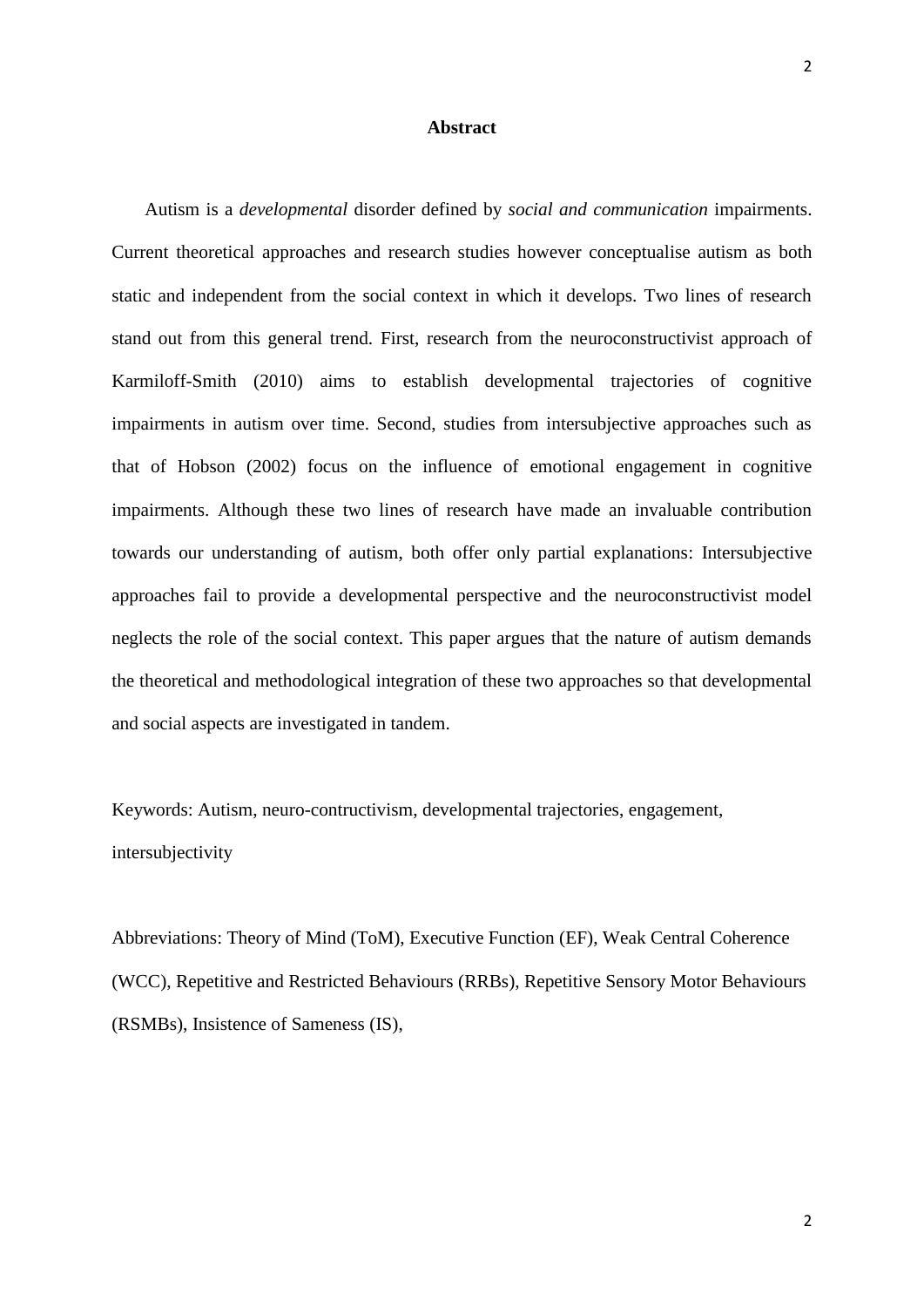In recent years important changes have taken place in our understanding of autism. It is now widely recognised that it has a strong genetic component, is characterised by cognitive impairments in Theory of Mind (i.e., social understanding ability; TOM), Executive Function (i.e., flexibility of thought; EF) and Weak Central Coherence (i.e., tendency towards piecemeal processing; WCC) and, behaviourally, by social interaction and communication difficulties, repetitive and restricted behaviours and sensory processing abnormalities (Volkmar, Paul, Klin & Cohen, 2005). However, although seventy years have passed since Kanner (1943) first described autism, the exact nature of this spectrum of conditions still remains unknown.

As will be argued throughout this article, the failure to develop a full understanding of autism can be partially explained by the continuing lack of information on how autism develops over time and the role of socio-cultural factors in this development. There are two main reasons for this neglect. First, the recognition that autism has a strong genetic component has resulted in an implicit tendency to conceptualise autism as a static condition with symptoms that remain stable across time. For example, the vast majority of researchers in autism favour methodologies in which performance of autistic and non-autistic samples matched for age/ability is compared at a single point in time (see Jarrold & Brock, 2004 for a review) rather than methodologies that focus on how impairments evolve over time. Similarly, the major current theories of autism such as TOM, EF or WCC explain autism in terms of primary cognitive deficits, believed to have a genetic origin, rather than explanations of *developmental* interactions between domains of ability/impairment. Yet autism is a *developmental* disorder and any explanation of autism necessarily has to incorporate a developmental component.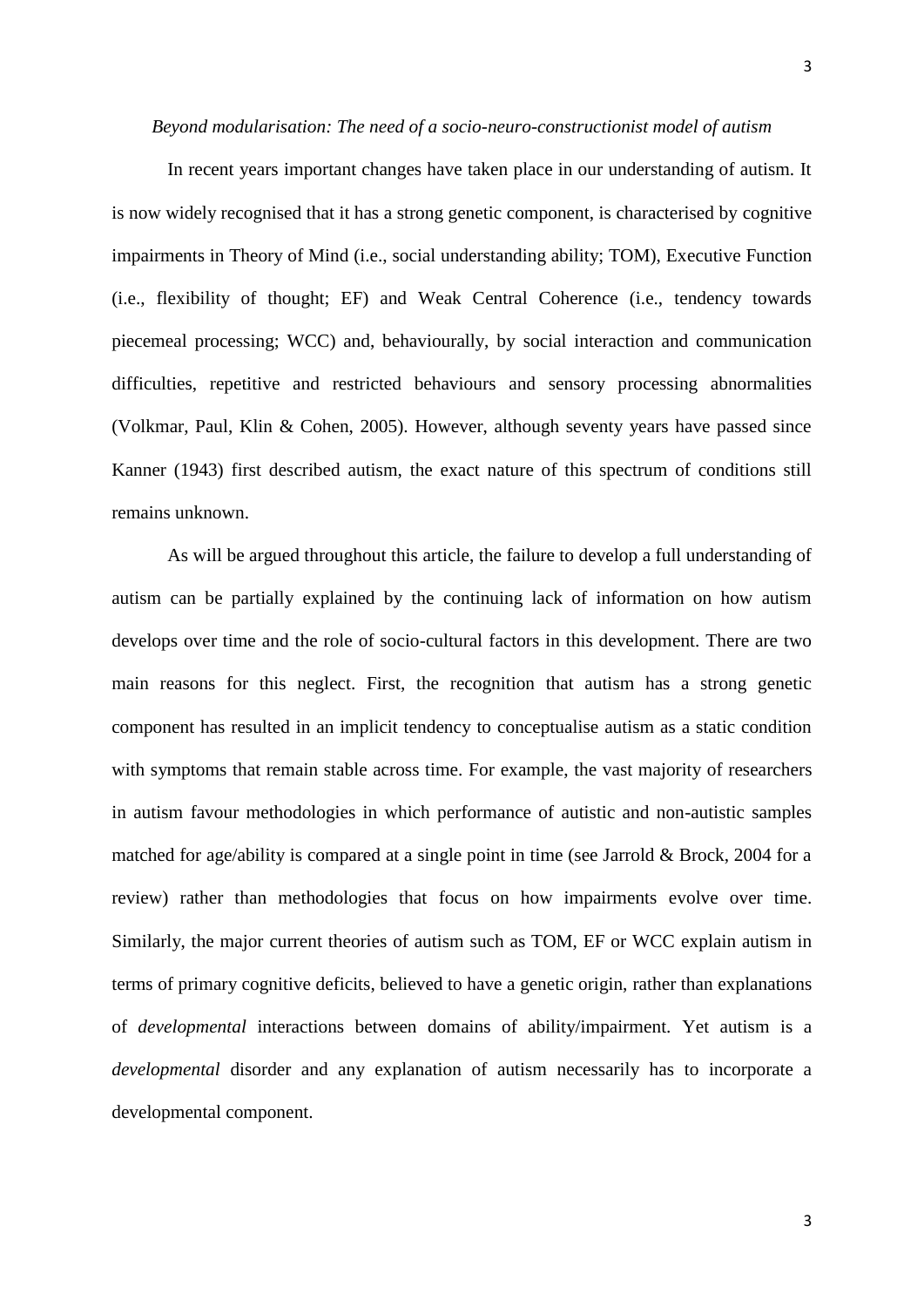Second, the dominance of the cognitivist approach to psychology has limited our understanding of how social impairments may play a role in the development of autistic symptoms. Cognitive psychology places little importance on the social context in which a person develops. However, autism is, at its core, a disorder characterised by social impairments and, from its very first description by Kanner (1943), as '*disturbances of affective contact'* (p. 250). More importantly, affective engagement and social interactions have been shown to be crucial in the development of symbolic thinking (e.g., Hobson, 2002), language (e.g., Zatlev & Sinha, 2008), executive functioning (e.g., Lewis & Carpendale, 2009) and even perception (e.g., Chua, Boland & Nisbett, 2005). It is therefore quite remarkable that autism keeps being referred to as a combination of social *and* non-social impairments (e.g. Ronald, Happé & Plomin, 2005) when the 'non-social' impairments are, at the very least, partially socially constituted. In fact, the dominant theories about autism simply fail to take into account how atypical social interactions influence the development of symptomatology in autism.

Two lines of research stand out from this general tendency to conceptualise autism as both static and independent from the social context in which it develops. First, Karmiloff-Smith (1992; 1998; 2009a) has provided a neuro-constructivist framework which has helped to explain both typical and atypical cognitive development. In particular the work of Karmiloff-Smith and her colleagues has provided extensive evidence that brain specialisation is not innate, but a result of the interaction between the child and the environment, a process she calls modularisation. Evidence for this theoretical framework comes from studies documenting modularisation processes for different cognitive abilities across typical and atypical development (e.g., Karmiloff-Smith et al, 2004; Cornish, Scerif & Karmiloff-Smith, 2007; Kwon, Reiss & Menon, 2002). The second line of research, led by Hobson (1993; 2002), Reddy (2009) and others has demonstrated first, that many of the features found in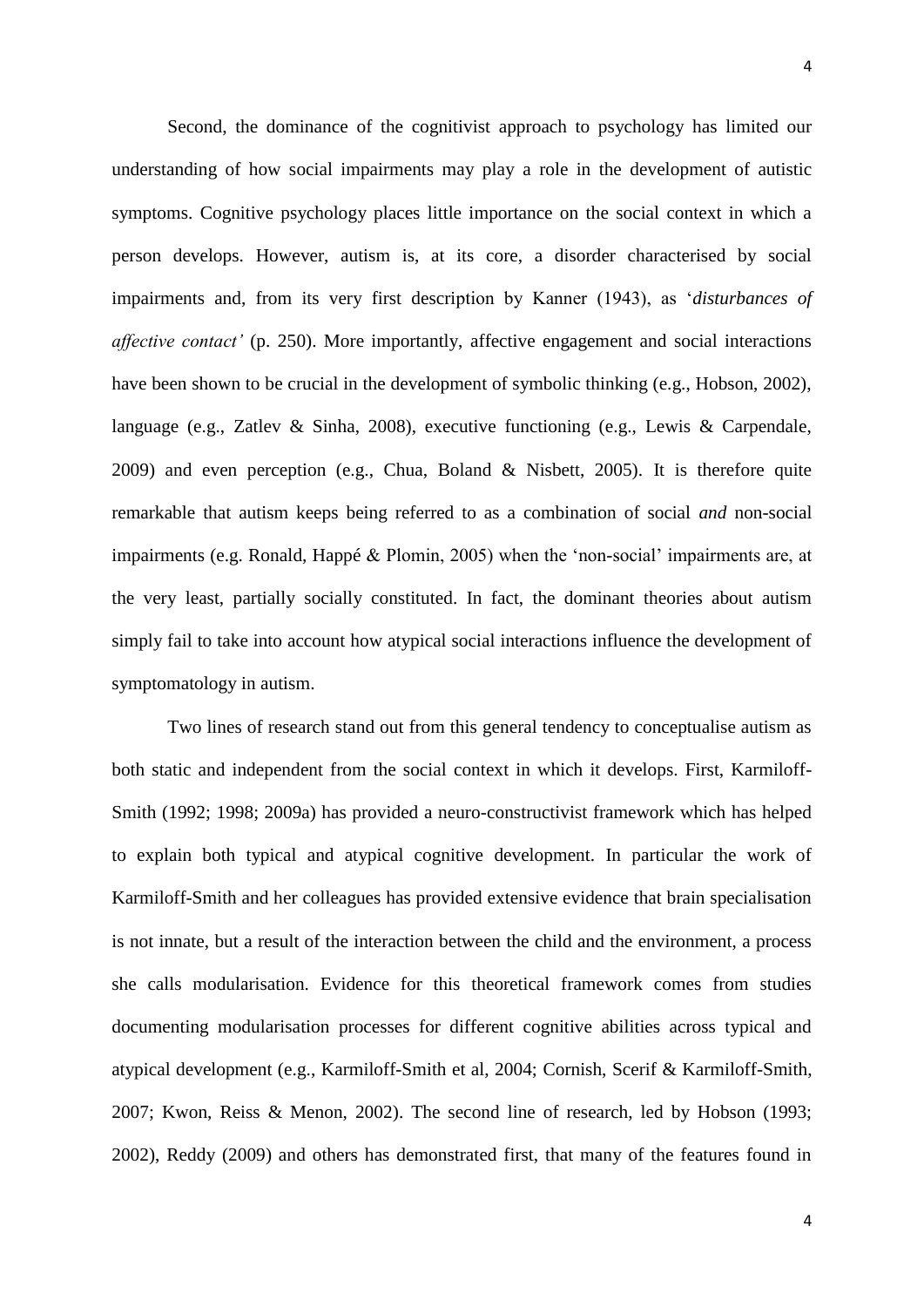autism may be explained as the result of reduced intersubjective engagement (e.g., Reddy, Williams & Vaughan, 2002) and, second, that the social context, and in particular, intersubjective engagement, influences symbolic development both in typical and atypical development (Hobson et al, 2009).

Although these two lines of research have made an invaluable contribution towards a more comprehensive understanding of autism, both views offer only partial explanations. Karmiloff-Smith's neuroconstructivist model describes how cognitive abilities develop over time in typical and atypical development but fails to explain how modularisation processes in autism may be influenced by impairments in intersubjective engagement. Intersubjective approaches in contrast explain the role of intersubjective engagement in certain autistic symptoms but fail to document the precise developmental trajectory of this relationship. This paper argues that in order to understand autism, and for that matter, typical development, it is necessary to understand the relationship between intersubjectivity and modularisation.

There are numerous examples that illustrate the dangers of not taking into account the influence of social context in modularisation processes. One of the examples most relevant to autism is the development of perceptual biases. There is uncontested evidence that autism is characterised by a local perceptual bias (for a review see Happé & Frith, 2006) and, this bias, has been assumed to have its origins in organic abnormalities (Spencer et al, 2000; Brock, Brown, Boucher & Rippon, 2002). However, the development of local and global perceptual biases has been shown to be strongly influenced by social factors. There are cross-cultural differences in the susceptibility to visual illusions (e.g., deFockert et al, 2007), in hierarchical perceptual tasks (Davidoff, Fonteneau & Fagot, 2008), in change-blindness paradigms (Simons & Levin, 1997), and in eye-tracking studies (Chua et al, 2005). Crucially, these cultural differences influence modularisation processes: brain activation patterns observed when viewing visual scenes differ across cultures (Gron, Schul, Bretschneider, Wunderlich &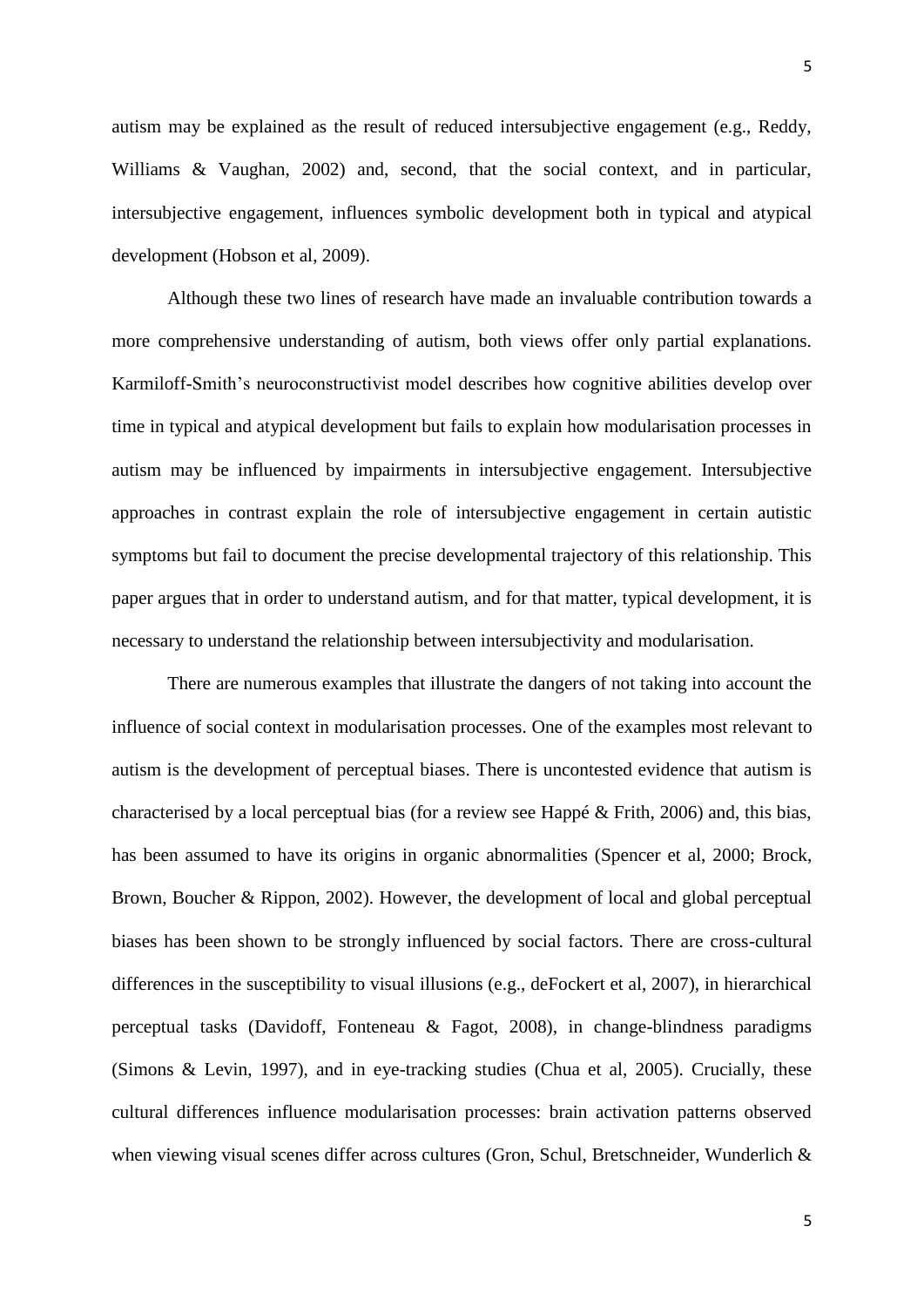Riepe, 2003). Hence, the organic difficulties associated with the presence of a local perceptual bias in autism may be the result of either an innate perceptual abnormality, or, a consequence of innate social difficulties. Investigating which of these alternatives is more likely, is paramount to the development of interventions. In the first case, interventions would aim to compensate for innate perceptual abnormalities. In contrast, the second alternative would require interventions to prevent the difficulty arising in the first place by targeting interventions to enhance whichever social practices result in increased global perceptual bias. As will be argued in detail later, executive function development is also influenced by social factors (e.g., Oh & Lewis, 2008) and hence may also be subject to preventative rather than compensatory interventions.

Overall, these studies demonstrate that a comprehensive understanding of autism necessitates the integration of 1) knowledge of how it develops over time and 2) knowledge of how social factors influence this development. In other words, the study of autism requires the integration of the neuro-constructive model of Karmiloff-Smith with inter-subjective approaches such as those of Hobson and Reddy rather than treating them as mutually exclusive, or at best, parallel explanations

# *The importance of taking a developmental approach to the study of autism*

"*And, every aspect of development turns out to be dynamic and interactive.*

```
(Karmiloff-Smith, 2009a, p.56)
```
Karmiloff-Smith's proposal that it is essential to investigate how developmental disorders unfold over time has generated a wealth of evidence relating to the development of cognitive impairments in a wide range of developmental disorders. Karmiloff-Smith's most influential work started as a direct response to Fodor's (1983) suggestion that the brain has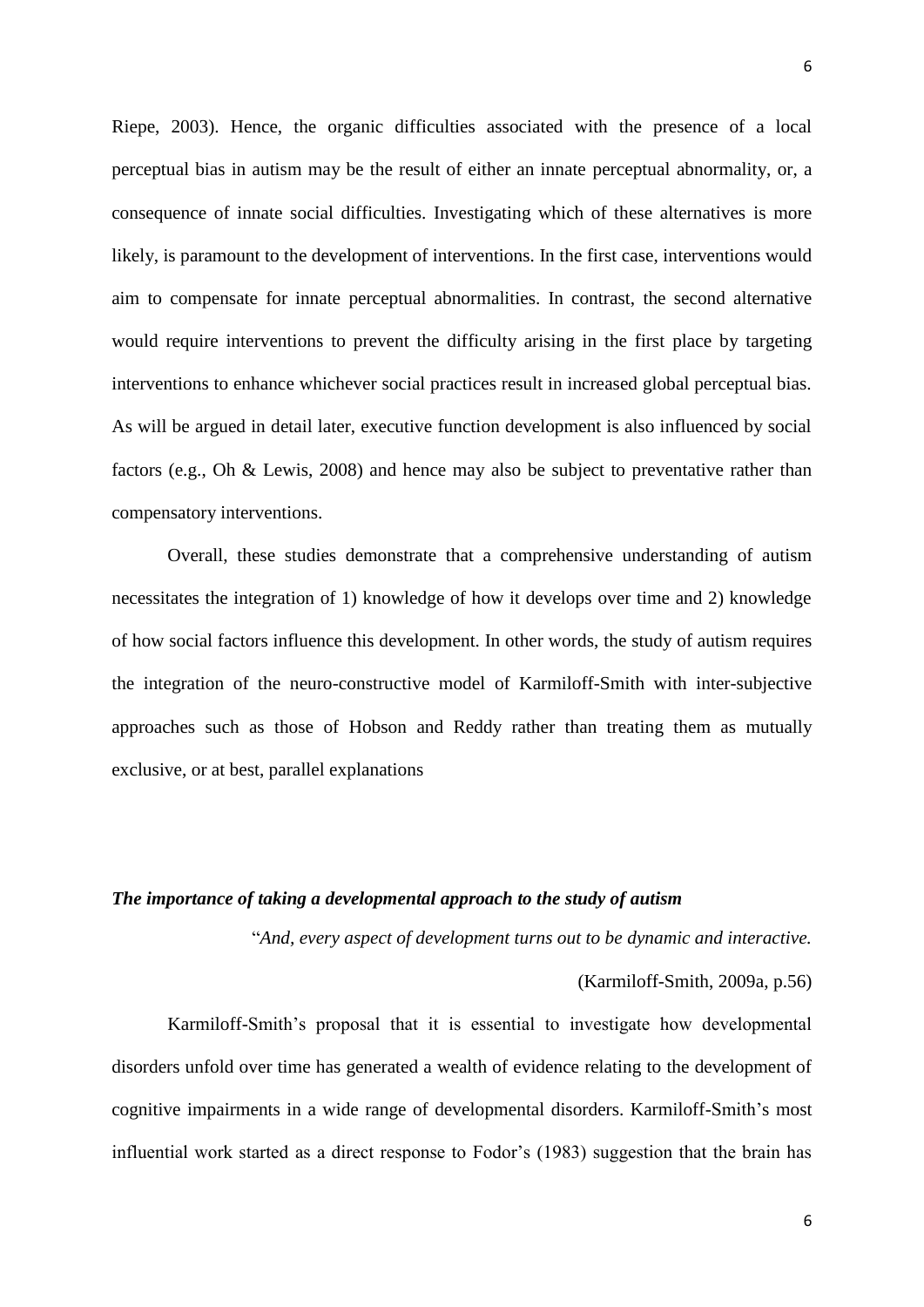7

evolved so that specific areas of the brain (i.e., modules) are responsible for different cognitive functions. In her book *'Beyond modularity'* Karmiloff-Smith (1992) proposed instead a neuro-constructivist model of development stating that brain specialisation is not solely determined by genetics but is the result of the interaction between genetic predispositions and the environment. In other words, that modules are the end product of development and not innate as Fodor (1983) had suggested. What she proposes is that we are born with innate attentional pre-dispositions that favour the processing of certain stimuli over others such as, for example, a preference for face-like stimuli (Morton & Johnson, 1991; Simion, Macchi, Cassia, Turati & Valenza, 2001). These primitive predispositions, favoured by evolution, ensure that infants attend to environmental stimuli which will enhance their chances of survival. There is now evidence of modularisation processes across a wide range of cognitive functions such as face processing (Johnson & de Haan, 2001; de Haan & Nelson, 1999), numeracy (Ansari & Ditahl, 2006) and visuo-spatial working memory (Kwon, Reiss & Menon, 2002). At the heart of Karmiloff-Smith's proposal is the idea that, to understand cognition, we cannot simply focus on the end product but need to understand how and when cognitive abilities emerge.

In the same vein, in order to understand atypical development, she argues, we need to understand how impairments develop over time (Karmiloff-Smith, 1998; 2009a; 2009b). Over the last two decades Karmiloff-Smith and other researchers have gathered evidence regarding developmental trajectories of cognitive impairments in different developmental disorders such as motion processing in children with autism (Annaz et al, 2010), hierarchical processing in children with autism and Fragile X (Ballantyne, 2010), face processing in Williams syndrome (Karmiloff-Smith et al, 2004) and attention in Fragile X, Williams syndrome and Down syndrome (Cornish, Scerif & Karmiloff-Smith, 2007) amongst others. Despite the evidence that impairments in developmental disorders change with age, the large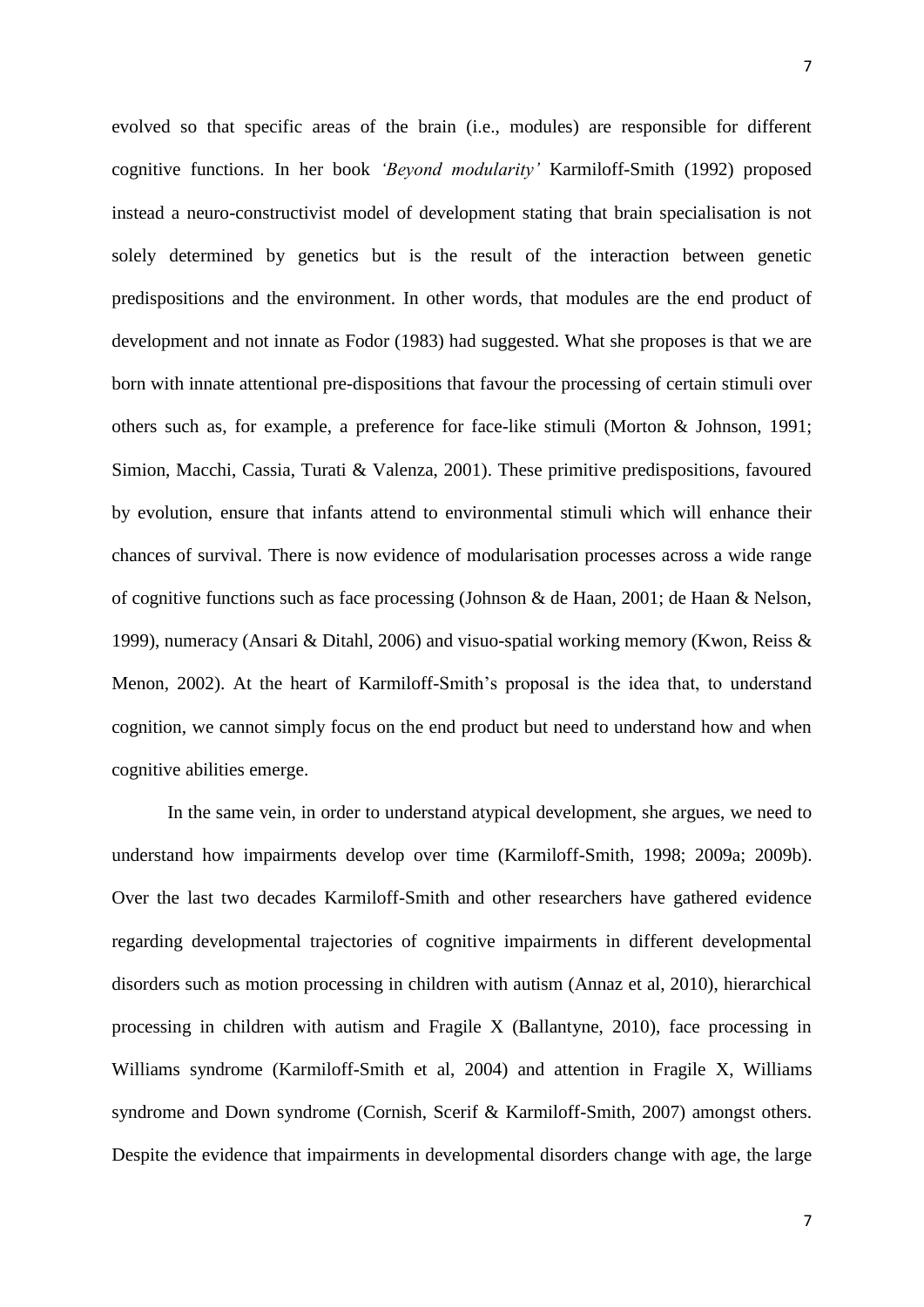majority of research into developmental disorders still favours methodologies in which performance of typical and atypical samples matched for age/ability is compared at a single point in time (Jarrold & Brock, 2004). Karmiloff-Smith suggests instead that is crucial to test wide age samples to understand how developmental trajectories of specific functions differ in

The dangers of conceptualising impairments as stable are well illustrated by research mapping developmental trajectories. For instance, Annaz et al (2010) studied biological motion recognition using developmental trajectories, rather than using traditional methodologies of comparing matched samples at a single point in time. They found that children with autism do not differ from typically developing children at 5 years of age in biological motion recognition but they do at 10 years of age. This may explain, at least partly, the large number of studies in autism that provide contradictory findings. A study using traditional methodologies investigating autistic children aged 10 would have concluded that autism is characterised by problems recognising biological motion while a study testing children with autism aged 5 would have concluded that the perception of biological motion is spared in autism. It is clear therefore that to avoid both theoretical and methodological misrepresentation of the nature of developmental disorders, we need to use developmental approaches to their study.

## *Development of cognitive and behavioural impairments in autism*

atypical populations.

Despite the very strong case put forward by Karmiloff-Smith and her colleagues for the importance of understanding how symptoms develop overt time, little is known regarding the developmental trajectory of cognitive and behavioural impairments in autism. In terms of cognitive impairments, to date only three longitudinal studies have been conducted on the development of executive function in autism and these, unfortunately, have found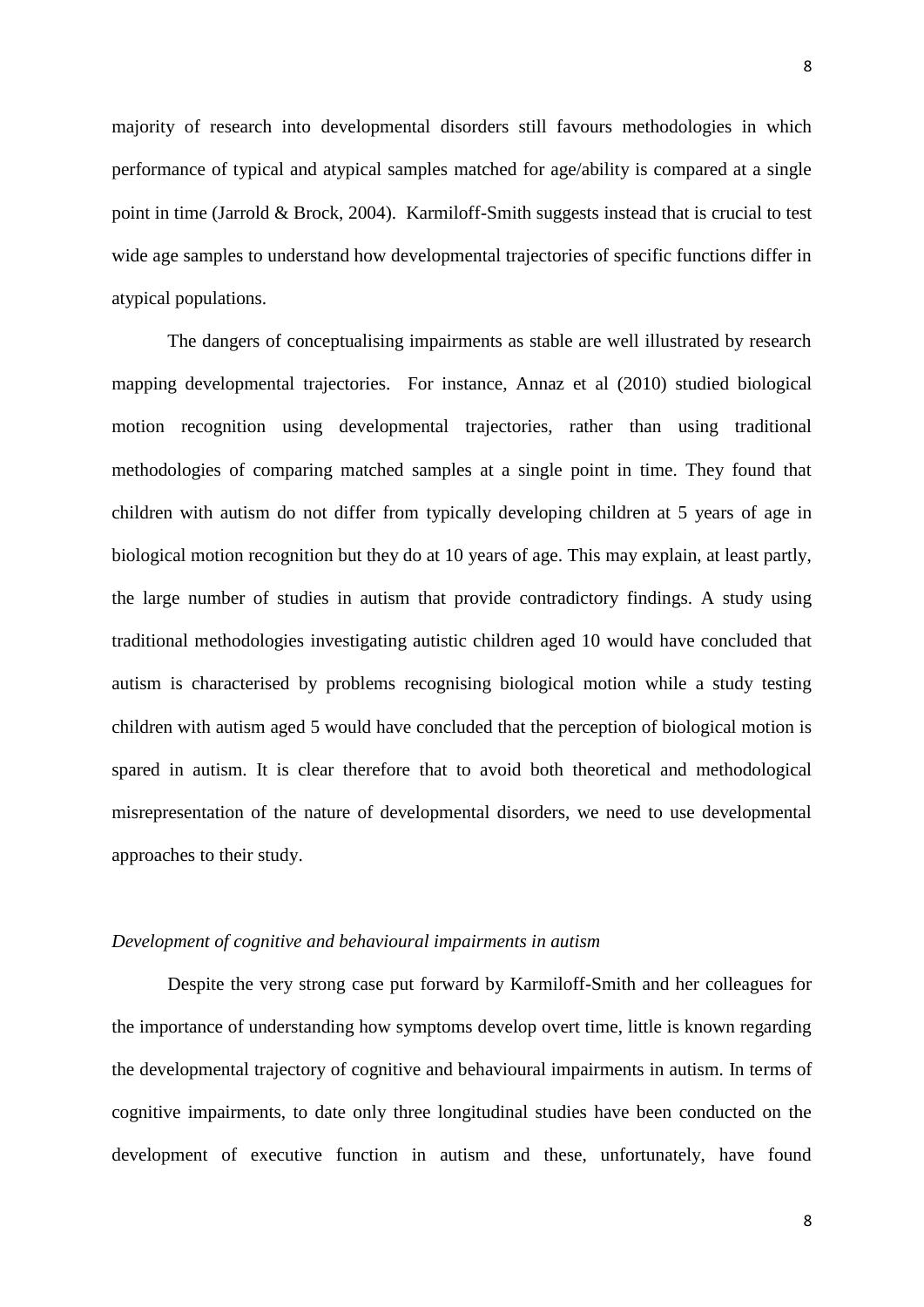contradictory findings, with one study showing improvements over time (Pellicano, 2010) and two others showing increased difficulties over time (Ozonoff & McEvoy, 1994; Griffith, Pennington, Wehner & Rogers, 1999). In terms of the development of weak central coherence, only one study to date has examined local processing ability in autism over time (Pellicano, 2010), finding that local processing ability remains fairly stable in autism while

These results seem to support the findings regarding the development of sensory impairments in autism which show that these are already present in the first two years of life (Dahlgren & Gillberg, 1989; Baranek, 1999) and across the life-span (Billstedt, Gillberg & Gillberg, 2007; Ben-Sasson et al, 2009). The only study to date that has examined developmental change in sensory impairments show, as Pellicano's (2010) examination of weak central coherence, that sensory over-sensitivity remains stable across time (Green, Ben-Sasson, Soto & Carter, 2012). In contrast, not all repetitive behaviours seem to be present in autism from an early age. Repetitive behaviours can be classified into two categories: Repetitive Sensory-Motor Behaviours (RSMBs) and Insistence of Sameness (IS) (Szatmari et al, 2006; Leekam et al, 2007). While RSMBs are present in the first 24 months and remain stable (Richler, Huerta, Bishop & Lord, 2010; Rogers, 2009; Ozonoff et al, 2008; Moore & Goodson, 2003), IS behaviours tend to emerge around age four and increase over time (Richler et al, 2010; Ventola et al, 2006; Moore & Goodson, 2003). Studying developmental trajectories therefore is crucial in this context. The distinct developmental trajectories may be due to either RSMBs and IS having different origins or alternatively they may have the same origin initially but in development they may follow different trajectories.

## *Is mapping developmental trajectories sufficient?*

it increases with age in typically developing children.

9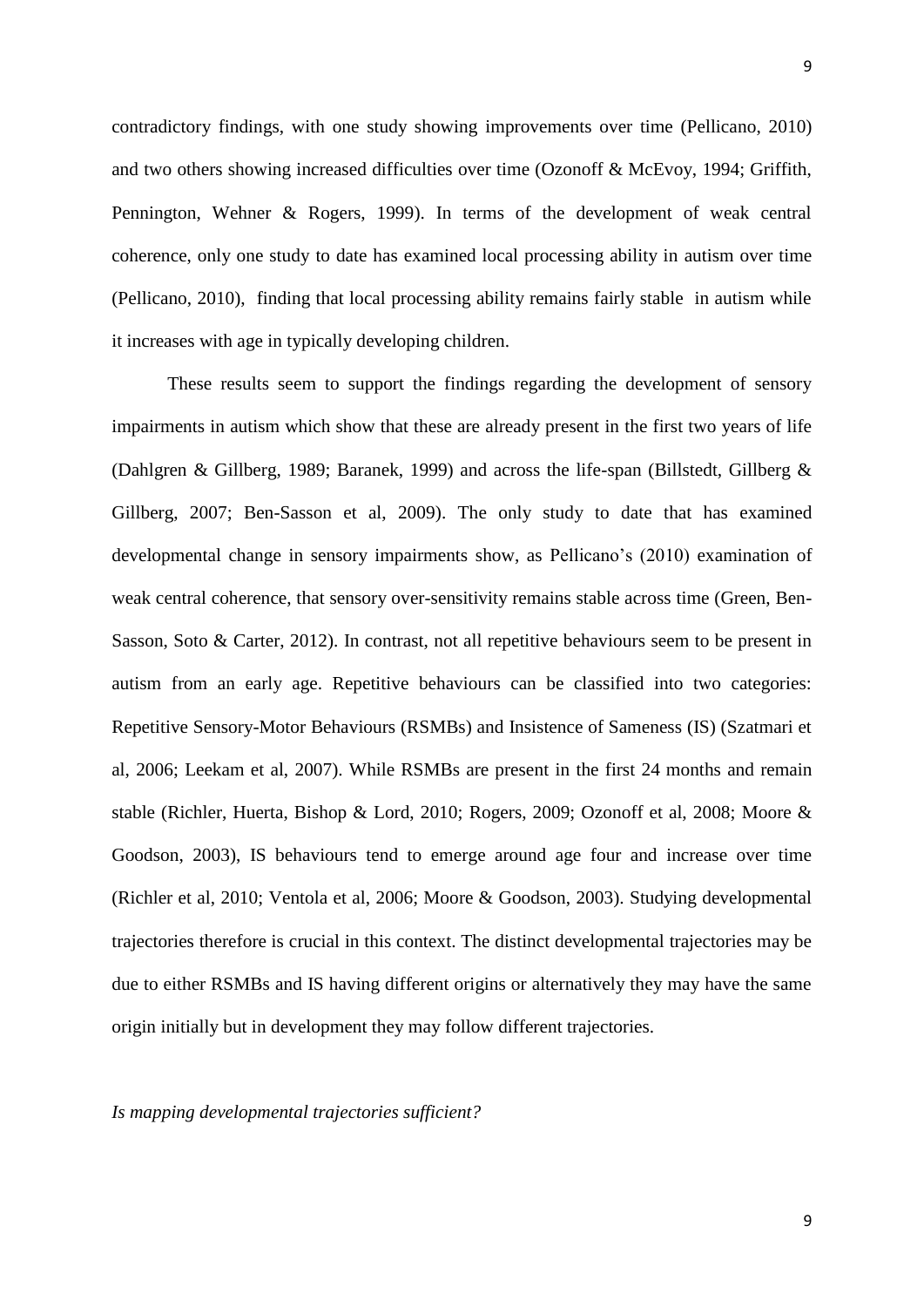Karmiloff-Smith and her colleagues provide evidence of modularisation processes emerging in development as well as demonstrating that modularisation processes differ in developmental disorders. However, even if developmental trajectories were mapped for autistics symptoms, it would still be difficult to ascertain the underlying nature of these impairments. This is so because, as valuable as developmental trajectories are in determining *when* cognitive and behavioural symptoms develop, they do not explain *why* they develop. Annaz et al's (2010) study for example shows that children with autism differ from typically developing children at age 10 but not at age 5 but it does not explain *why* their developmental trajectories diverge over time. Although there is now abundant evidence of increased specialisation of the brain and cognitive abilities over the life span (e.g., de Haan & Nelson, 1999), little is known about which factors contribute to this increased specialisation. Karmiloff-Smith (1992) proposes that, initially, infants have primitive, implicit and nonsymbolic representations of the world which become more complex, and symbolic, through interaction with the environment, a process she calls Representational Redescription. Yet, the factors in the environment that give rise to these changes are not specified in these studies nor in the initial formulation of the theory.

One way of determining these factors is by examining developmental relationships between behavioural symptoms. According to Karmiloff-Smith (2009a) innate deficits have a cascading effect on the development of other cognitive functions. For instance, she argues that the difficulties in visual processing in Williams syndrome, and in particular saccadic planning (Brown et al, 2003) lead to difficulties in following parental pointing (Laing et al, 2002) which results in delayed vocabulary acquisition (Annaz, Karmiloff-Smith & Thomas, 2008). Yet most research using developmental trajectories fails to examine developmental interactions between areas of ability/impairments; instead these relations are inferred from results from different studies.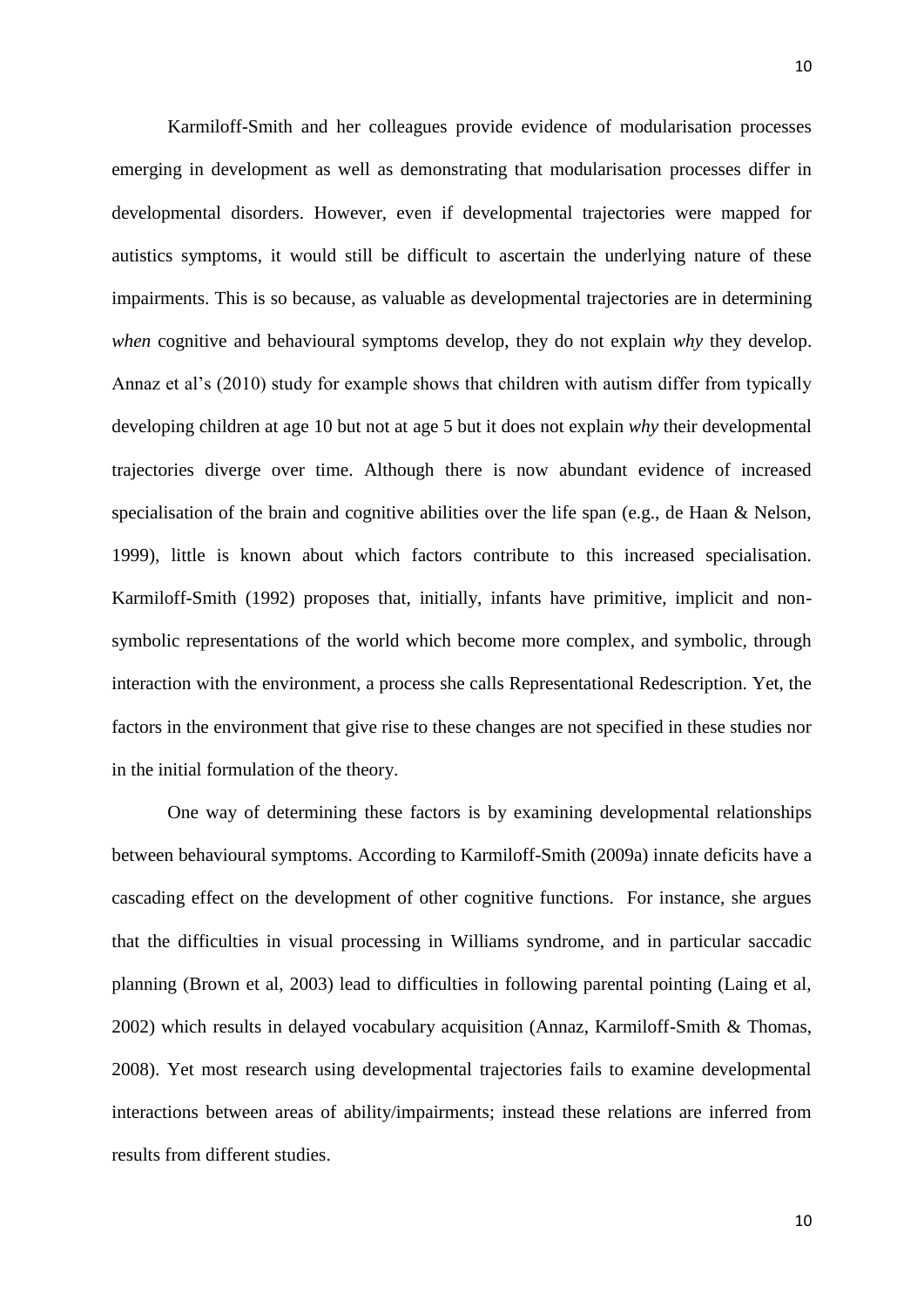Unfortunately, only two studies have explored developmental relationships between impairments in autism. One examined the relationship between EF, WCC and ToM (Pellicano, 2010) and the other focused on behavioural symptoms (Pellicano, 2012). Both studies found a relationship between impairments, however, the direction of this relationship is unclear as the first study found 'non-social' abilities influence later ToM difficulties and the second study showed a relationship in the opposite direction. Regardless of the explanation for the contradictory findings, these studies provide support for the presence of developmental inter-relationships between social impairments and the 'non-social' symptoms characteristic of autism. These results are not surprising; as it was argued in the introduction that social factors have been shown to be crucial in cognitive development (e.g. Hobson, 2002; Lewis & Carpendale, 2009). Nevertheless cognitive approaches to psychology tend to ignore the social context. Although it is acknowledged that social interactions may play a role in development, the methodologies and theoretical approaches applied to the study of cognitive development tend to focus on the child rather than on the relation between the child and the social environment. However, there is extensive evidence that social factors influence cognitive development.

#### *The influence of the social environment on modularisation processes*

'*I shall be arguing that [...] the tools of thought are constructed on the bases of an infant's emotional engagement with other people. To put it bluntly, if an infant were not involved with other people, then she would not come to think'* (Hobson, 2002, p. xiv)

While cognitive developmental theories focus on the infant, alternative approaches in developmental psychology such as those of Vygotsky (1978), Luria (1973), Hobson (2002) or Reddy (2009), to name just a few, view social engagement as central to the origin of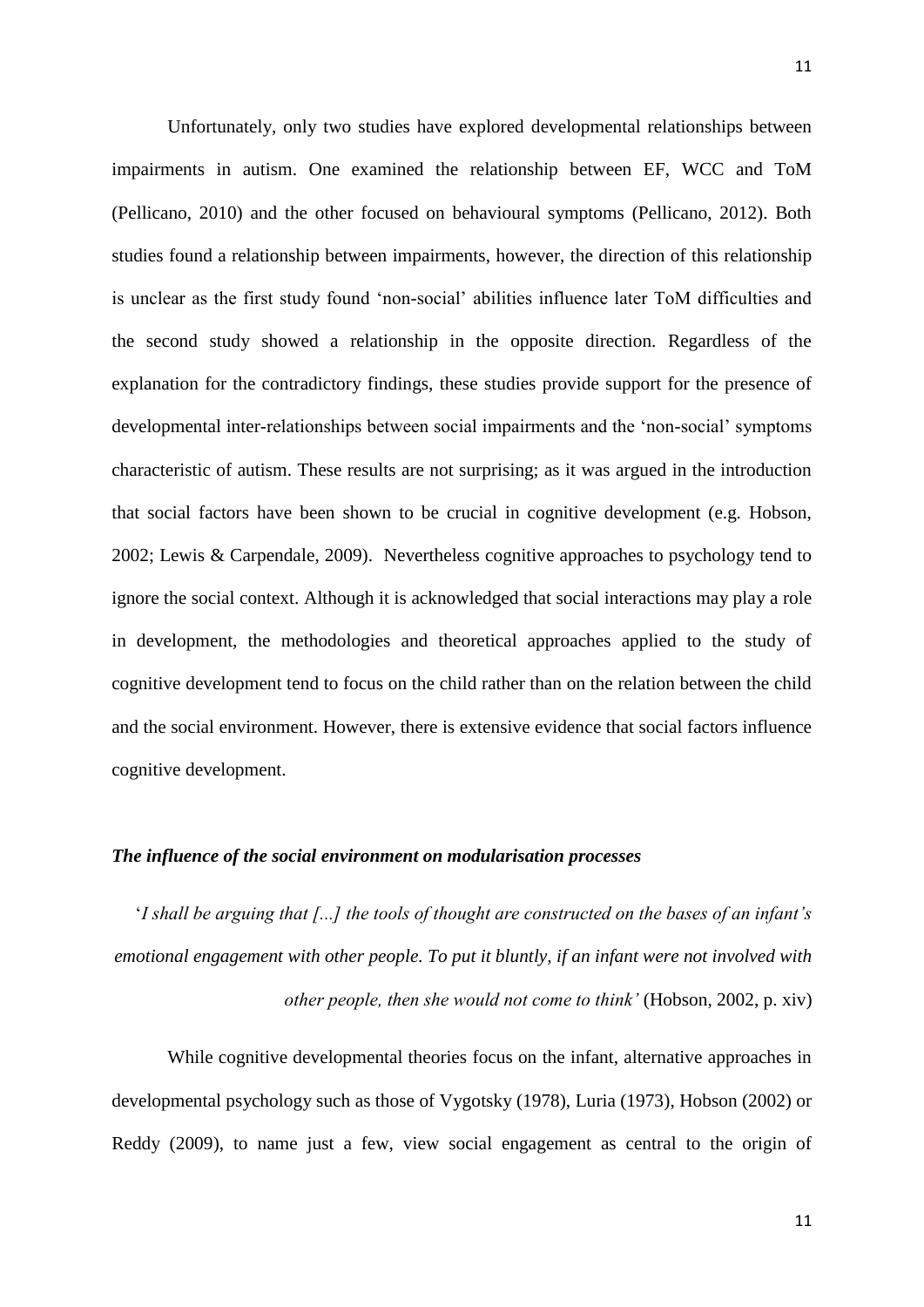symbolic thinking and cognitive development. The seminal work of Vygotsky emphasised the socio-cultural context as the medium, not just a contributing factor, to cognitive development. The world that infants first encounter is a social world (Vygotsky, 1998). Hence the environment that triggers the development of genetic predispositions suggested by neuroconstructivist approaches such as Karmiloff-Smiths' is, primarily, a social one.

This social environment influences children's development in three ways. First, it is through emotional engagement/intersubjectivity that infants develop symbolic thinking. In particular, Hobson (1993; 2002) argues that by engaging with others the infant becomes able to adopt other people's attitudes to the world and it is the availability to their perspectives that gives rise to symbolic thinking. Second, cultural norms and practices determine what children learn about their environment as even the 'physical' world carries social meaning: "*When I speak of one object or another, this means that I not only see the physical properties of the object, but I also generalize the object according to its social purpose"* (Vygotsky 1998, p. 277). And finally, the social environment adapts to the child's developmental needs in a reciprocal, dialogical way. Not only does the adult social world influence children's development but children elicit responsivity in parents so, for instance, parents adapt their speech (i.e., 'motherese') to enhance language development (Stern, Spekier & MacKain, 1982) and use various scaffolding techniques to facilitate the learning of new skills in their children (Wood, Bruner & Ross, 1976).

### *The role of intersubjectivity in the development of symbolic thinking*

Hobson's (1993; 2002) proposal that emotional engagement/intersubjectivity is the key to the development of symbolic thinking has had a large impact on both typical development research and research in autism. As mentioned earlier, Hobson (1993; 2002) argues that it is through engaging with others that infants can repeatedly move from having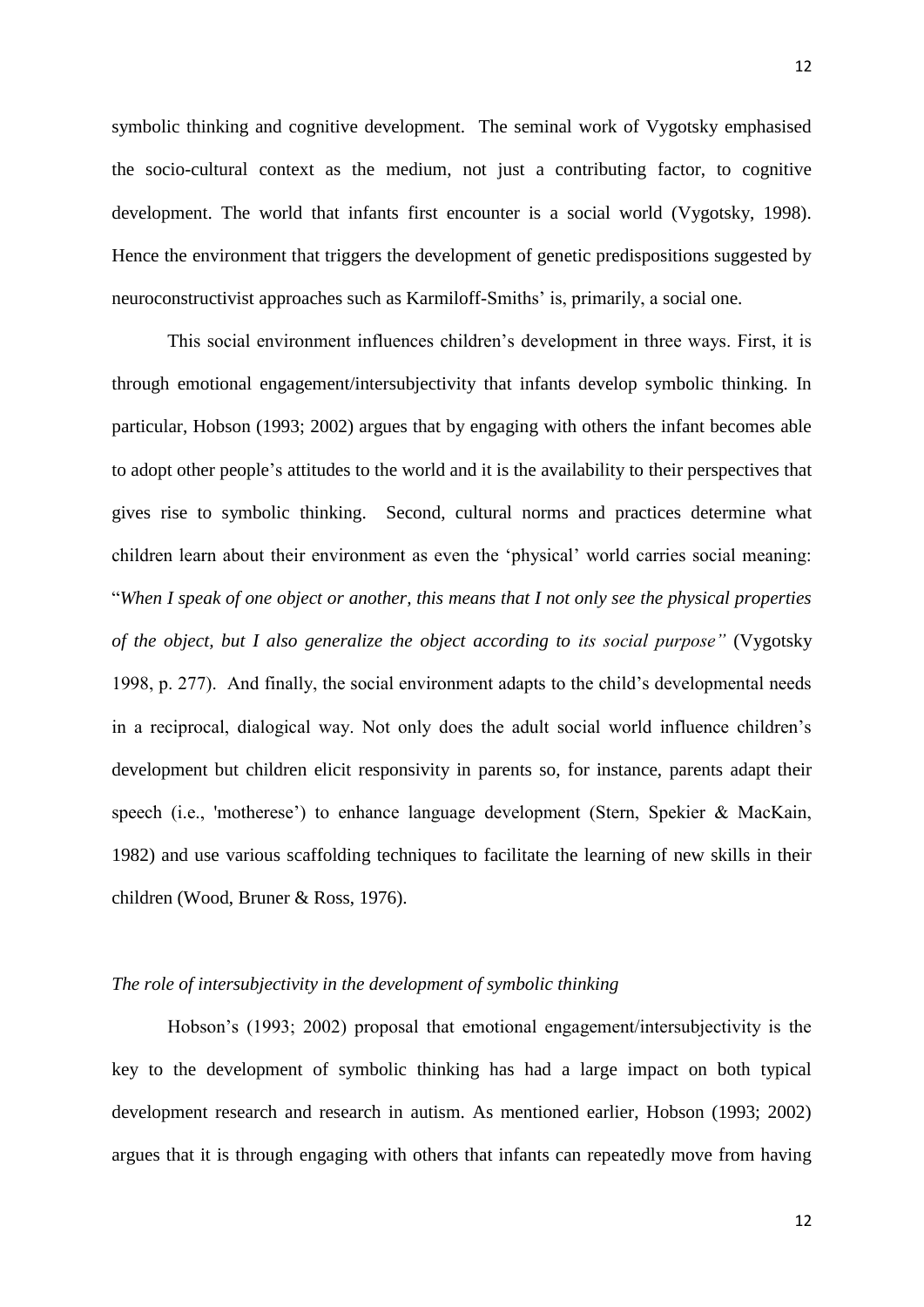an egocentric stance of the world to adopting other people's attitudes to the world. And it is this repeated shifting in perspectives that lies at the heart of the emergence of symbolic play, joint attention, imitation, self-awareness, and, ultimately, theory of mind ability; all abilities which have been shown to be impaired in autism. As the quotation heading this section states, symbolic thinking would not be possible without prior availability to others' attitudes to the world through emotional engagement. This explanation of the development of symbolic thinking stands in stark contrast to the cognitive view that other people's attitudes to the world are not available to the child until around age four when children fully develop ToM (Wimmer & Perner, 1983). According to the cognitive view, what enables infants to develop joint attention, symbolic play, imitation and self-awareness is the ability to meta-represent, an ability that has been proposed to be impaired in autism (Leslie, 1987).

A full evaluation of these two perspectives is beyond the scope of this article; however, the research by Hobson and others illustrates how examining the role of intersubjectivity in autism can shed light on the nature of the difficulties children with autism encounter. This approach, unlike cognitive research, investigates how children with autism engage with others rather than isolating the child from his/her social context. Overall, these studies not only demonstrate that difficulties in emotional engagement are pervasive in autism, but that impairments in symbolic play, imitation and self-awareness are not the result of meta-representational difficulties but of problems in emotional engagement.

For instance, Hobson et al (2009) have demonstrated that children with autism are actually able to follow the mechanics of symbolic play, but they tend to have less fun and find the pretending uncomfortable. That is, they do not have difficulty with metarepresentation ability *per se,* but with sharing the experience of play with a play partner. They are also able to imitate a behaviour performed by a social partner, but not the style in which the behaviour is performed. This again shows that the mechanics of imitation are intact, but it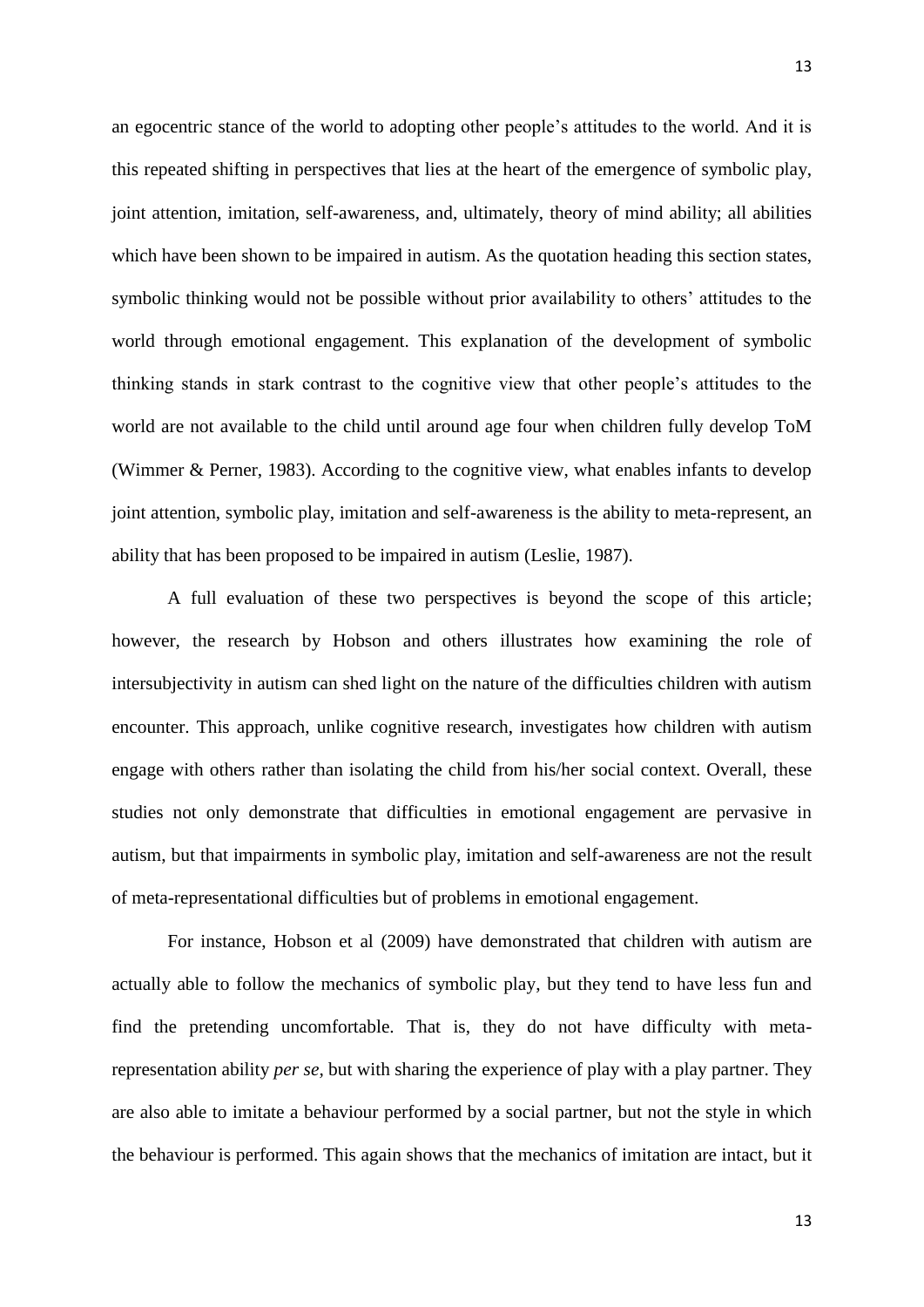is the ability to share experiences with others that is problematic (Hobson & Hobson, 2008). In a similar vein, children with autism express as much laughter as children without autism but they tend not to join in other people's fun or share their mirth (Reddy, Williams & Vaughan, 2002). And the problems of engagement are not restricted to engaging with others but also with the self. Reddy, Williams, Costantini and Lang (2010) have found that children with autism, independently of whether they pass the mirror self recognition test or not, show less affect towards their reflection than typically developing infants or children with Down syndrome.

Emotional engagement therefore underlies some of the common features of autism. The problem with these studies, however, is that they do not directly investigate the developmental relationship between intersubjective engagement and the development of symbolic functioning, imitation and self-awareness, in autism or even typical development, but this relationship is inferred from findings from different studies. This research therefore needs to incorporate developmental methodologies (i.e., longitudinal studies or developmental trajectories) to map the precise developmental relationship between intersubjective engagement and cognitive development. This research has two additional limitations: one, it focuses on a very specific aspect of the social context (i.e., intersubjective engagement) in which children develop and two, it focuses primarily on the child's behaviour. As mentioned earlier, however, infants relate to their social environment in a reciprocal dialogical way and so it is important to examine the impact that autism has on others' behaviours.

# *A dialogical perspective to autism*

If autism is the result of '*disturbances of affective contact*' (Kanner, 1943, p. 250) then the dialogical relationship of infants with autism and their social environment must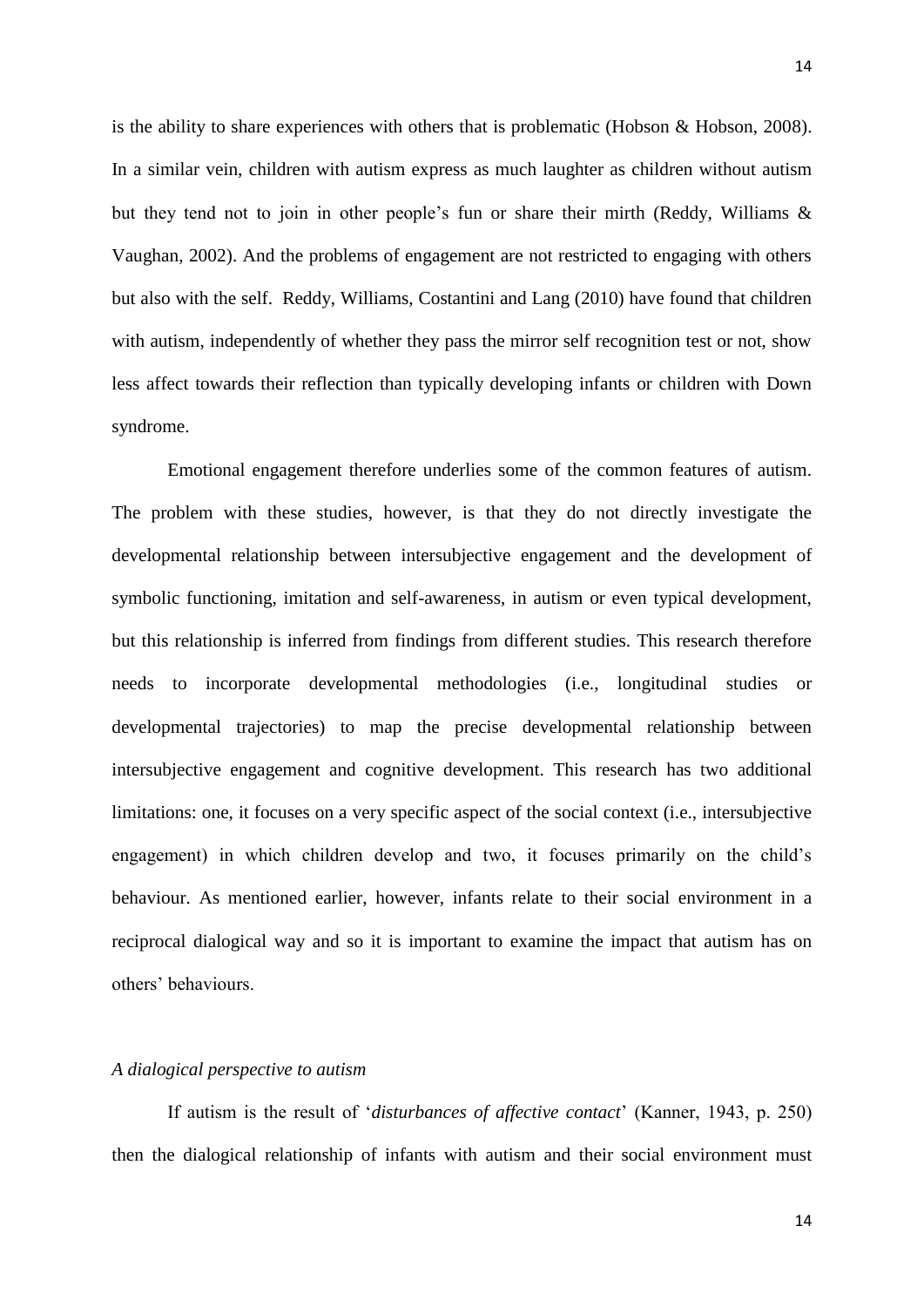15

necessarily be atypical. There were a handful of studies investigating mother-child interactions in autism in the 1980s (i.e., Kasari, Sigman, Mundy & Yirmiya, 1988; Sigman, Mundy, Sherman & Ungerer, 1986); however, due to the dominance of the cognitive approach during the 1980s and 1990s, only recently has research started to focus again on relational aspects of autism (Doussard-Roosevelt, Joe, Bazhenova & Porges, 2003; Adamson, McArthur, Markov, Dunbar & Bakeman, 2001). Overall these studies clearly show that the maternal behaviour towards children with autism adapts to the difficulties they experience. Mothers of children with autism for instance tend to use physical means to communicate rather than using verbalisations or pointing (Doussard-Roosevelt et al, 2003; Kasari et al, 1988) probably to compensate for the difficulties children with autism have with joint attention (Adamson et al, 2001). Also, mothers of children with autism refer more often to things outside of the child's focus of attention than mothers of typically developing children (Watson, 1998) as a way of overcoming the difficulties in shifting attention which children with autism encounter (Courchesne et al, 1994). More worryingly, there is evidence that reduced vocalizations in the first six months of life of infants later diagnosed with autism results in shorter periods of engagement and a reduction of affectionate touch by the mothers (Apicella et al, 2013).

Nevertheless, although it is helpful to document how maternal behaviour adapts to the needs of a child with autism, it is also necessary to investigate how these adaptations may impact on the child's later cognitive development. As discussed earlier, the brain undergoes a process of modularisation via the interaction of the child and their environment (Karmiloff-Smith, 1992; 2009). If this environment is primarily social as suggested by Vygotsky (1978), then it is crucial to understand not only how the genetic impairments in autism elicit specific maternal behaviours, but also how these elicited maternal behaviours impact on the later development of the child. That is, not only do we need to take a dialogical approach to autism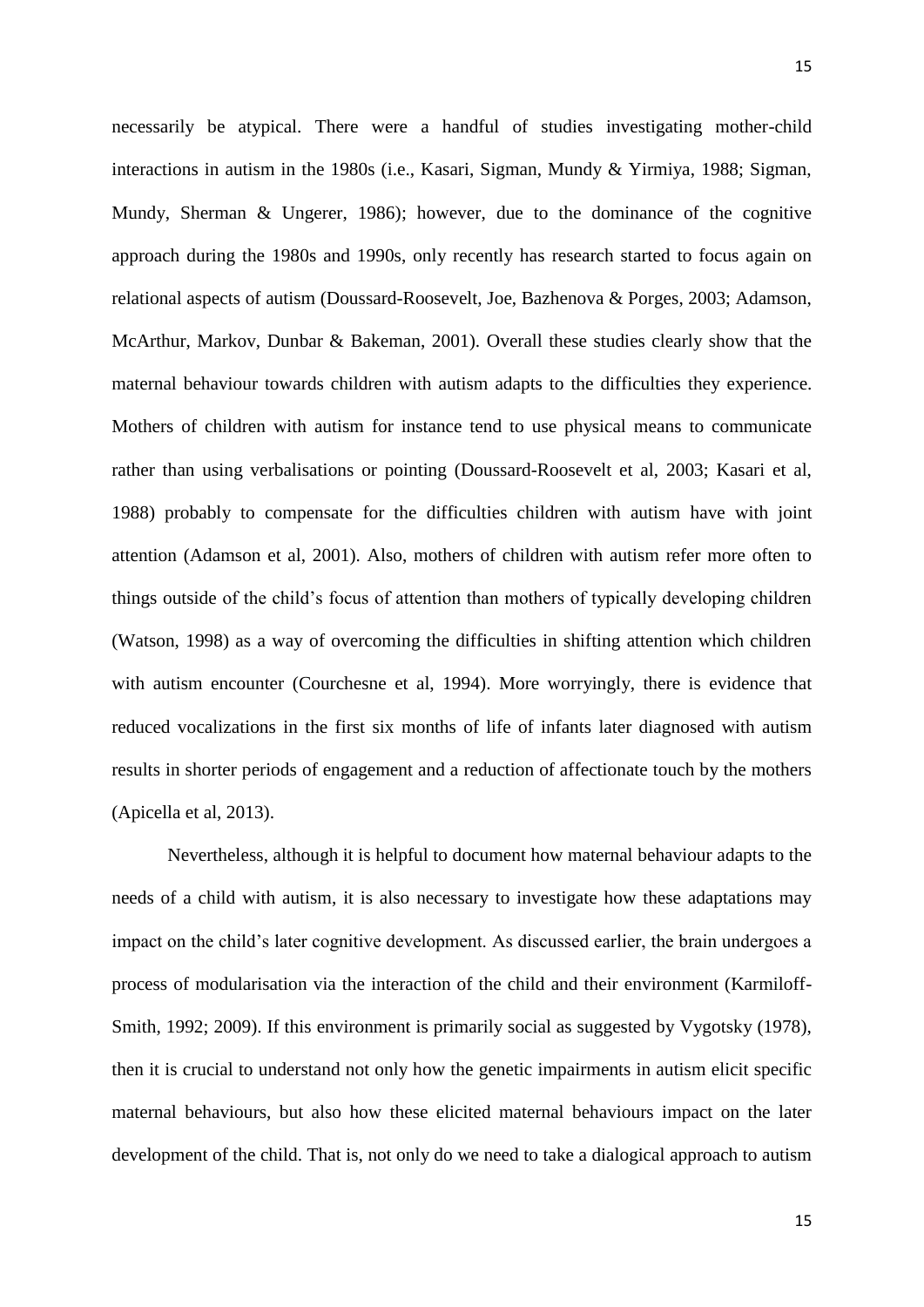to describe the relationship between the child and their social environment but we also need to describe how this relationship develops.

#### *The role of cultural practices and norms*

The third aspect in which the social environment influences modularisation is by processes of enculturation. Despite the undeniable influence that socio-cultural factors have on cognitive development, the large majority of research on autism still neglects this influence with rather serious consequences. Let's take Vygotsky's (1998) idea that physical objects carry social meaning as an example of how the conceptualisation of the environment as primarily social may affect our understanding of autism. If objects carry social meaning, and their function is socially determined, then children with autism should have difficulty learning to use objects. Object use in autism, however, has rarely been studied partly because they are considered to be 'non-social' in nature and partly because Kanner (1943) stated that children's relations with objects are unaffected in autism. When researchers have investigated this skill in autism, however, the results have been surprising. Parents report difficulties in learning how to use everyday objects (Williams, Kendall-Scott & Costall, 2005) and direct observations also indicate problems in object use during functional play (Williams, Costall & Reddy, 2001). Loveland (1991) argues that these difficulties are specifically related to the learning of social affordances of objects (e.g. picking up a teapot by the handle) rather than their physical affordances (e.g., picking up a teapot by the spout). These findings raise the question of whether cultural practices and norms influence the development of autism. Existing research from typical development and cross-cultural studies may provide some indirect indication on the role cultural practices play on the development of specific autistic symptoms.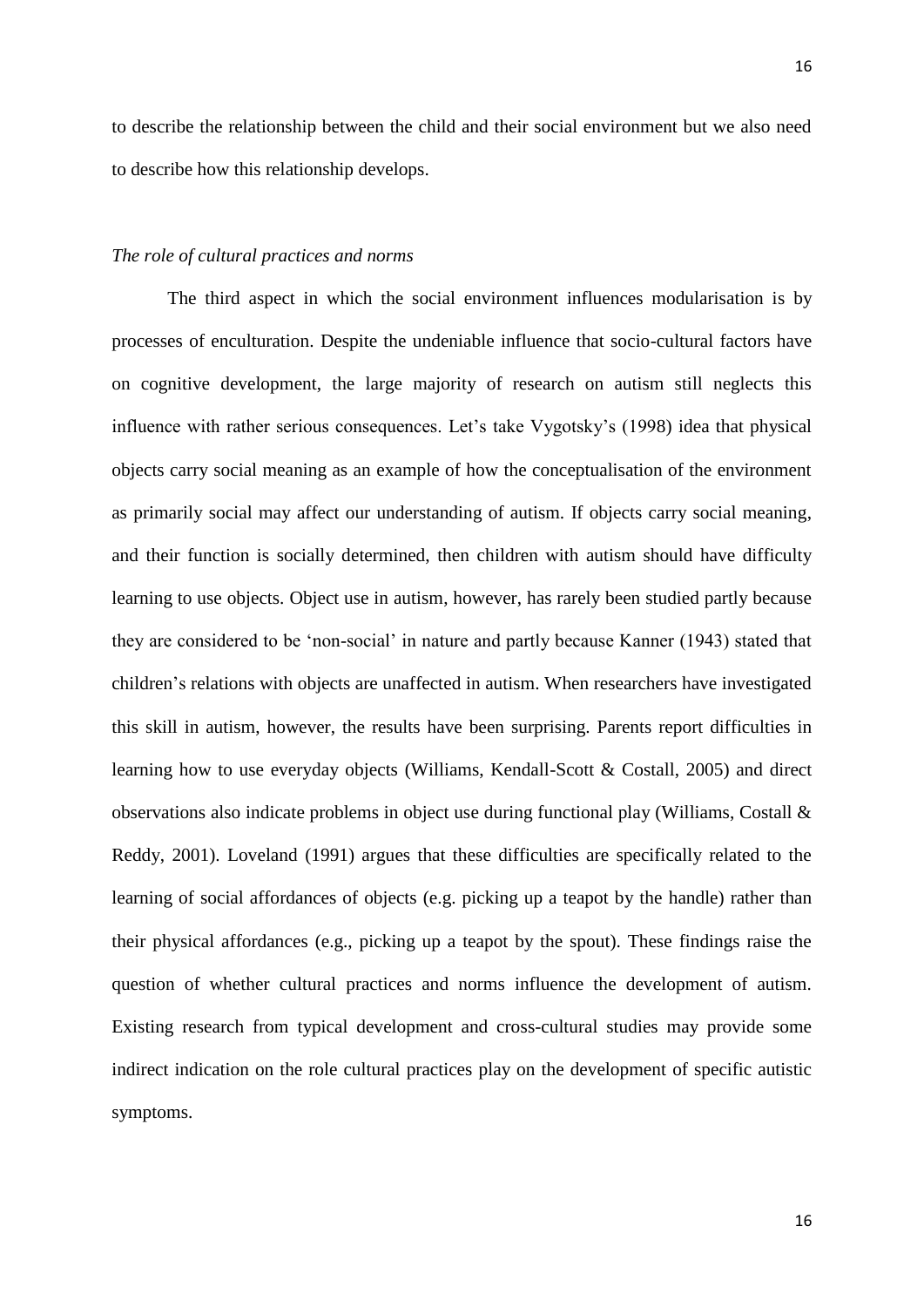*The role of cultural practices in the development of executive function:* The presence of Restricted and Repetitive Behaviours (RRBs) in autism have been explained as a result of impaired EF (Ozonoff, Pennington & Rogers, 1991; Russell, 1997; Turner, 1997) resulting from abnormalities in frontal lobe structure and functioning (Zilbovicius et al, 1995; Chugani et al, 1997; Ozonoff, et al, 1991) which are implicitly believed to be genetic (Ronald, Happé & Plomin, 2005). There is wide evidence, however, that cultural practices influence the development of EF abilities. Studies have demonstrated that the development of executive functions is influenced by socioeconomic status (e.g., Noble, McCadliss & Farah, 2007; Li-Grining, 2007), type of schooling (Gerdstad, Hong & Diamond, 1994), parental scaffolding (Bibok, Carpendale & Müller, 2009), inconsistent parenting (e.g., Hughes & Ensor, 2009), the use of narratives (McGuigan & Núñez, 2006) and culture differences have been shown in its development (Oh & Lewis, 2008). Cultural differences have been explained in terms of parental and school practices (French & Song, 1998; Kwon, 2002; Chao & Tseng, 2002). Hence, EF difficulties in autism, and by extension RRBs, may well be, at least partially, explained by the social difficulties present in autism.

*The role of culture in perceptual development*: Autism is characterised by a local perceptual bias (Frith, 1989; 2003). Like executive function theory, a hidden assumption of WCC theory is that social factors do not influence the development of perceptual biases but that the basis of the impairments is organic. In particular, Happé and Frith (2006) link WCC to evidence showing abnormalities in the dorsal stream (Spencer et al, 2000) and reduced connectivity in the brain (Brock, Brown, Boucher & Rippon, 2002). As mentioned in the introduction of this article when illustrating the danger of not taking into account the role of social factors on development, there is extensive evidence that perceptual biases are strongly influenced by culture (deFockert et al, 2007; Davidoff, Fonteneau & Fagot, 2008; Simons & Levin, 1997; Chua et al, 2005). And this difference influences brain development (Gron, Schul,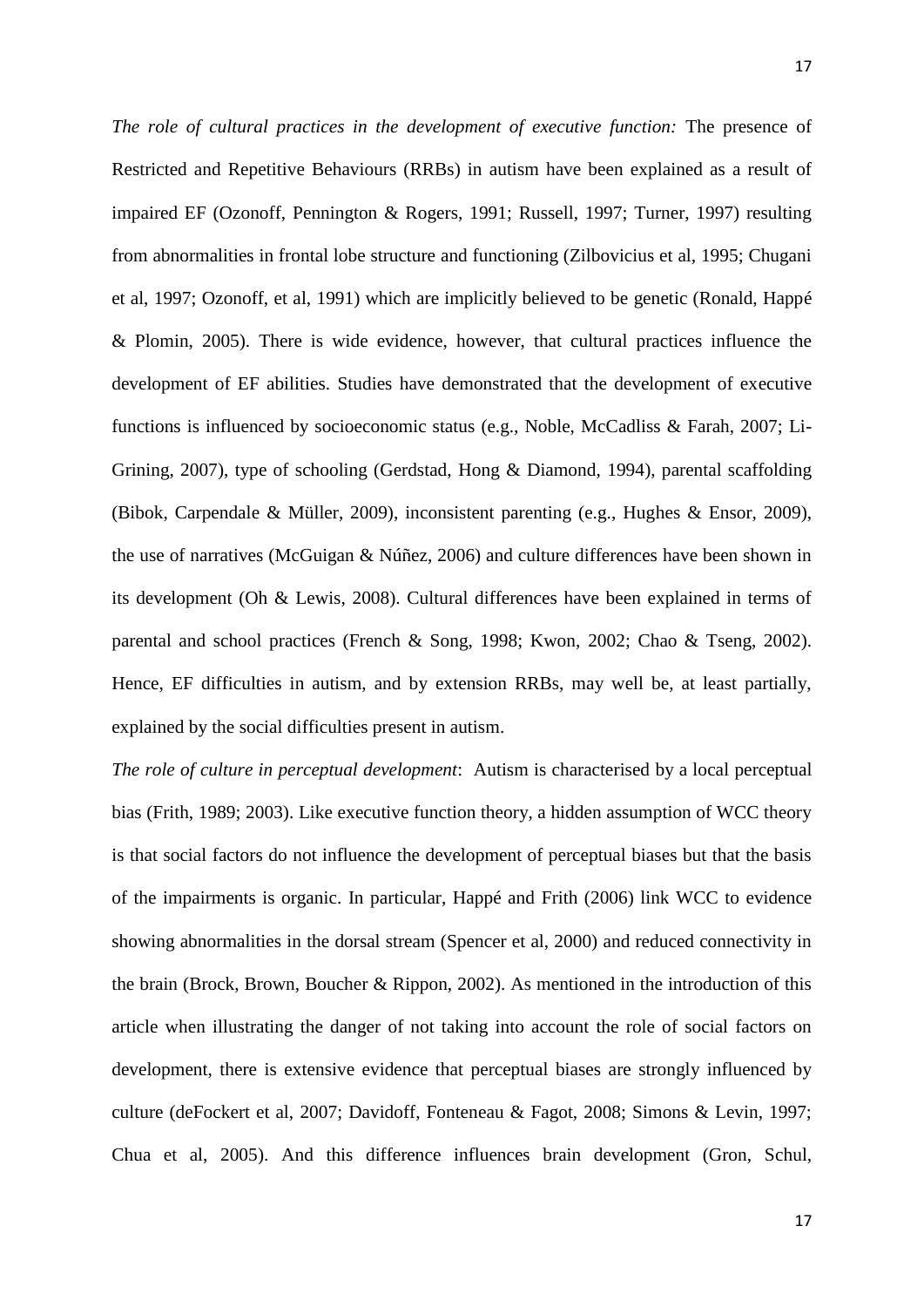Bretschneider, Wunderlich & Riepe, 2003). Unlike EF, however, there is no research looking at precisely which cultural practices influence the development of perceptual bias. In certain Eastern cultures parental practices place more importance on group/shared activities than on individual activities. Such practices may encourage attentional/perceptual biases towards relationships rather than individual items (Martini, 1996), but this possibility needs to be explored further.

*Cultural differences in the expression of autistic symptoms*: Given the overwhelming evidence that socio-cultural factors influence the development of both executive functioning and perceptual processing biases in typical populations, it would be reasonable to predict cultural variations in the expression of autistic symptoms. Due to the widespread belief that autistic symptoms are largely genetic (Weiss et al, 2009; Glessner et al, 2009) and therefore little influenced by social factors, it has been only recently that researchers have started investigating the possibility that there may be cultural differences in the actual expression of symptoms. Such variation has been found in relation to social skills (UK vs. USA, Sipes, Ferniss, Matson & Hattier, 2012), challenging behaviours (US vs. UK, Chung et al, 2012), and co-morbid symptoms (Zachor et al, 2011).

In a comprehensive study, Matson et al (2011) compared non-verbal communication, verbal communication, social relationships and insistence of sameness/restricted interests in four cultures: Israel, South Korea, United Kingdom and the United States. They found significant differences for all measures except social relationships which suggests that social interaction difficulties are a universal feature of autism. More relevant to the findings regarding EF, they found higher scores in insistence of sameness/restricted interests in the UK and US than in South Korea and Israel. This pattern of results adds support to the notion that EF development is subject to social influence and fits very well with the findings of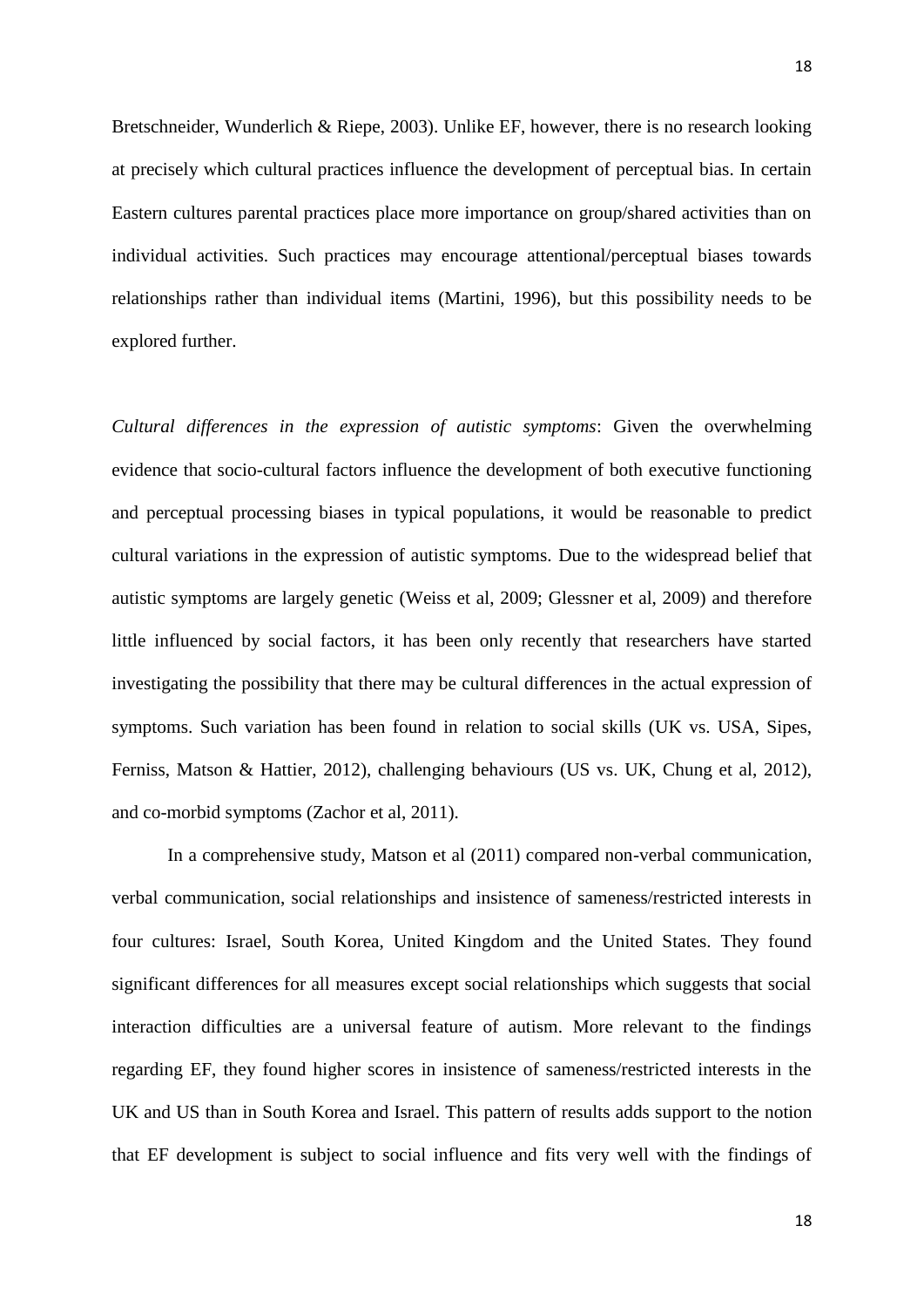advanced executive function development in South Korea relatively to the UK (Oh & Lewis, 2008). Differences were also found in the only item relating to sensory issues (i.e., prefers food of a certain texture or smell), with 85% of parents reporting this to be a problem in the UK in contrast to 36% and 42% in Israel and South Korea respectively.

The evidence from these studies clearly demonstrates that socio-cultural factors influence the development and the presence or absence of 'non-social' impairments in autism and hence that autism needs to be studied not only from a developmental perspective, as Karmiloff-Smith suggests, but taking the social context as a serious contributor to modularisation processes. Future research needs to take these cultural differences seriously and investigate the precise cultural practices that give raise to particular perceptual biases and EF impairments. Identifying which symptoms may not be universal in autism is crucial as they may inform ways to promote EF and global perceptual biases to minimise these difficulties in later life.

#### *The need to take a socio-neuroconstructivist approach to the study of autism*

The evidence that intersubjective impairments are present in autism already in the first year of life is now overwhelming (Zwaigenbaum, et al 2005, Saint-Georges, 2010, Maestro, Muratori & Cesari, 2005a). The origins of these impairments and how they impact on cognitive development are, as yet, relatively unknown. So far this paper has argued that the neuro-constructivist approach tends to ignore the influence of social factors in development and, in contrast, intersubjective perspectives tend to study intersubjectivity at a single point in time rather than from a developmental perspective. In other words, this paper has presented these two perspectives as alternative, almost mutually exclusive, explanations. This would have been an accurate portrayal not that long ago. However, in recent years there has been an almost imperceptible shift towards the integration of the two perspectives. On the one hand,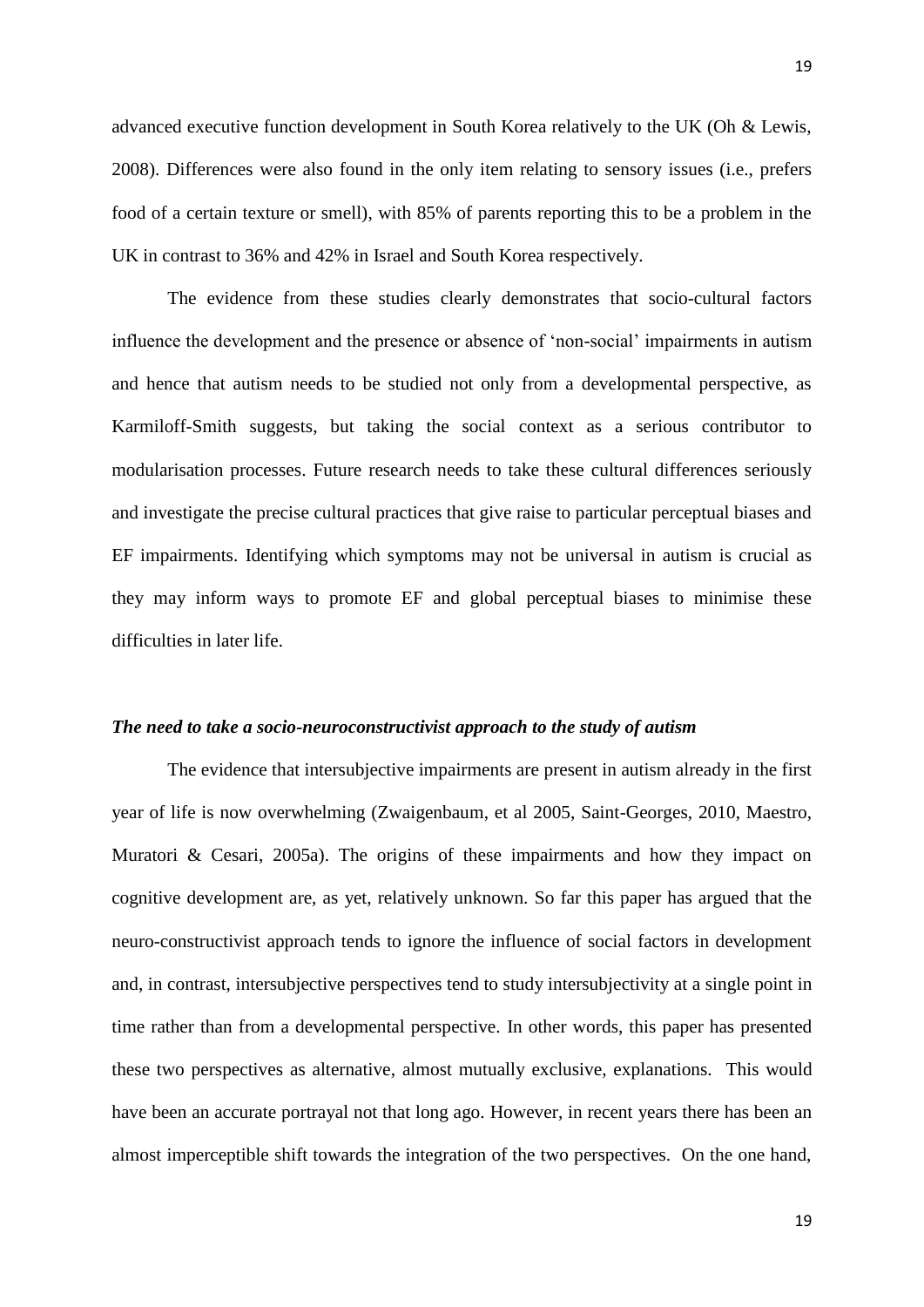Karmiloff-Smith has argued convincingly towards the importance of exploring the interplay of genetic and social environmental factors in the development of neurodevelopmental disorders (Karmiloff-Smith et al, 2012) and evidence is emerging of the impact of social factors in typical development. For instance, Karmiloff-Smith and colleagues have shown that much of the individual differences in typical infants' cognitive abilities can be accounted for by differences in dyadic interactions (Karmiloff-Smith et al, 2010) and that social aspects, such as socio-economic status, influence brain functional and structural development (Tomalski et al, 2013). This approach, however, has not yet been directly applied to the study of autism and, more crucially, does not, even in typical development research, focus on the role of intersubjectivity in cognitive development. On the other hand, researchers interested in intersubjectivity have 'taken the lead' by increasingly acknowledging the need to understand both the neurobiological origins of intersubjectivity impairments in autism (Trevarthen, 2000) and how they impact on development (Muratori & Maestro, 2007). Although various theoretical proposals have been made regarding the causal chain from neurobiology to social development in early infancy and autism (e.g., Porges, 2007; Porges & Furman, 2011; Trevarthen & Daniel, 2005) little empirical evidence is available yet to support these proposals. These attempts to merge the two perspectives are encouraging but need to be taken seriously and developed much further. As it has been argued throughout this paper, to understand autism, and typical development for that matter, it is crucial to develop a theoretical model of how intersubjectivity impairments in autism impact on the development of neurological, cognitive and behavioural symptoms.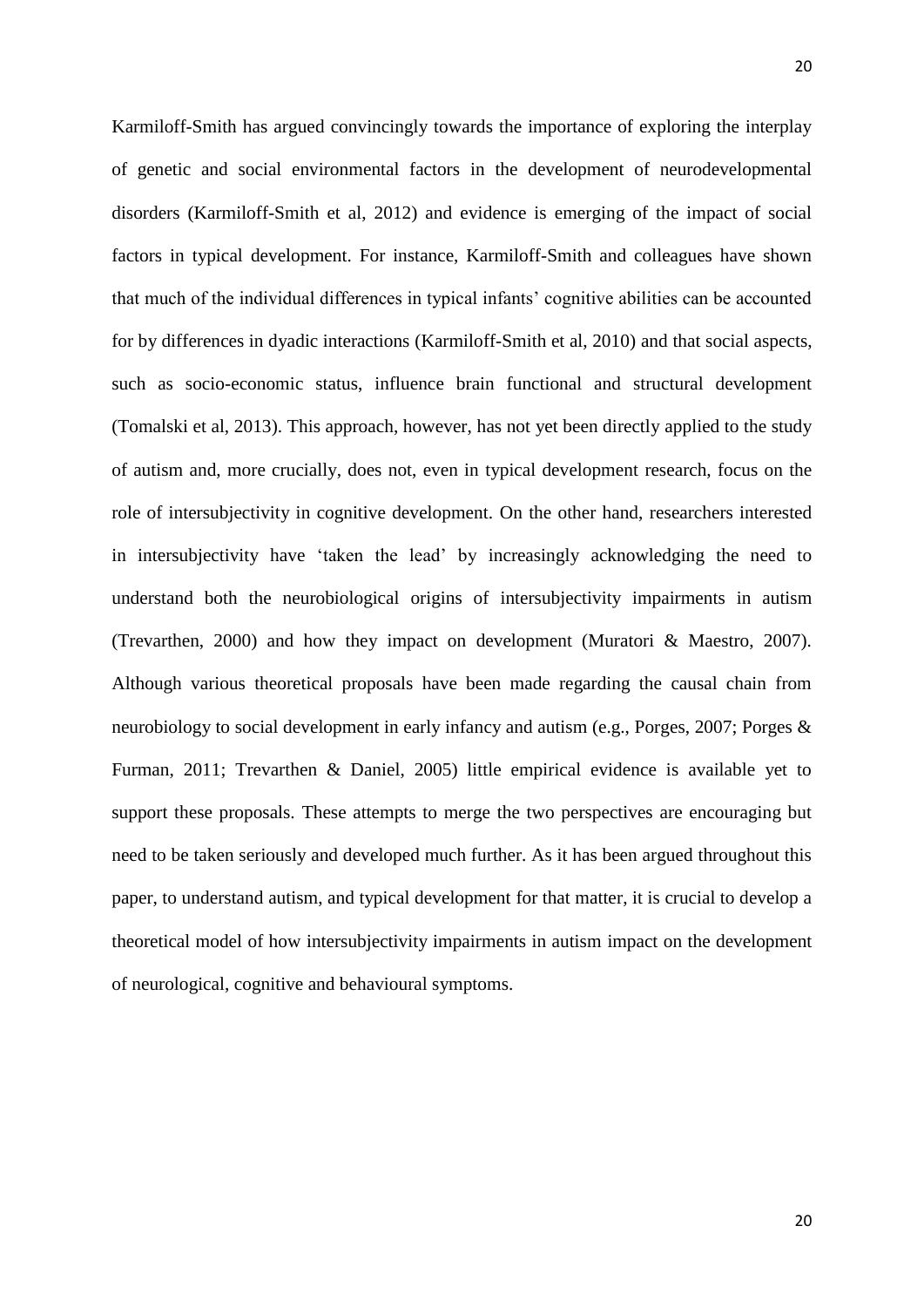#### **References**

- Adamson, L. McArthur, D. Markov, Y. Dunbar, B. & Bakeman, R. (2001). Autism and joint attention: Young's children's responses to maternal bids. Journal of Applied Developmental Psychology, 22(4), 439-453. doi: 10.1016/S0193-3973(01)00089-2.
- Annaz, D., Karmiloff-Smith, A. & Thomas, M. (2008). The importance of tracing developmental trajectories for clinical child neuropsychology. In J. Reed & J. Warner Rogers (Eds.), Child neuropsychology: Concepts theory and practice (pp. 7-18). Oxford, UK: Wiley-Blackwell. doi: 10.1017/S1355617710001232.
- Annaz, D., Remington, A., Milne, E. Coleman, M., Campbell, R., Thomas, M., & Swettenham, J. (2010). Development of motion processing in children with autism. Developmental Science, 13(6), 826-838. doi: 10.1111/j.1467-7687.2009.00939.x.
- Ansari, D., & Dhital, B. (2006). Age-related changes in the activation of the intraparietal sulcus during nonsymbolic magnitude processing: An event-related functional magnetic resonance imaging study. Journal of Cognitive Neuroscience, 18*(11)*, 1820-1828. doi: 10.1162/jocn.2006.18.11.1820.
- Apicella, Chericoni, Cosntanzo, Baldini, Billeci, Cohen & Muratori, (2013). Reciprocity in interaction: A window on the first year of life in autism. Autism Research and Treatment, Article ID 705895. doi: 10.1155/2013/705895.
- Ballantyne, C. (2010). The visuo-spatial hierarchical processing trajectories of typical and atypical development : A neuroconstructivist approach. Unpublished PhD dissertation. Caledonian University.
- Baranek (1999). Autism during infancy: A retrospective video analysis of sensory-motor and social behaviours at 9- 12 months of age. Journal of Autism and Developmental Disorders, 29(3), 213-224. doi: 10.1023/A:1023080005650.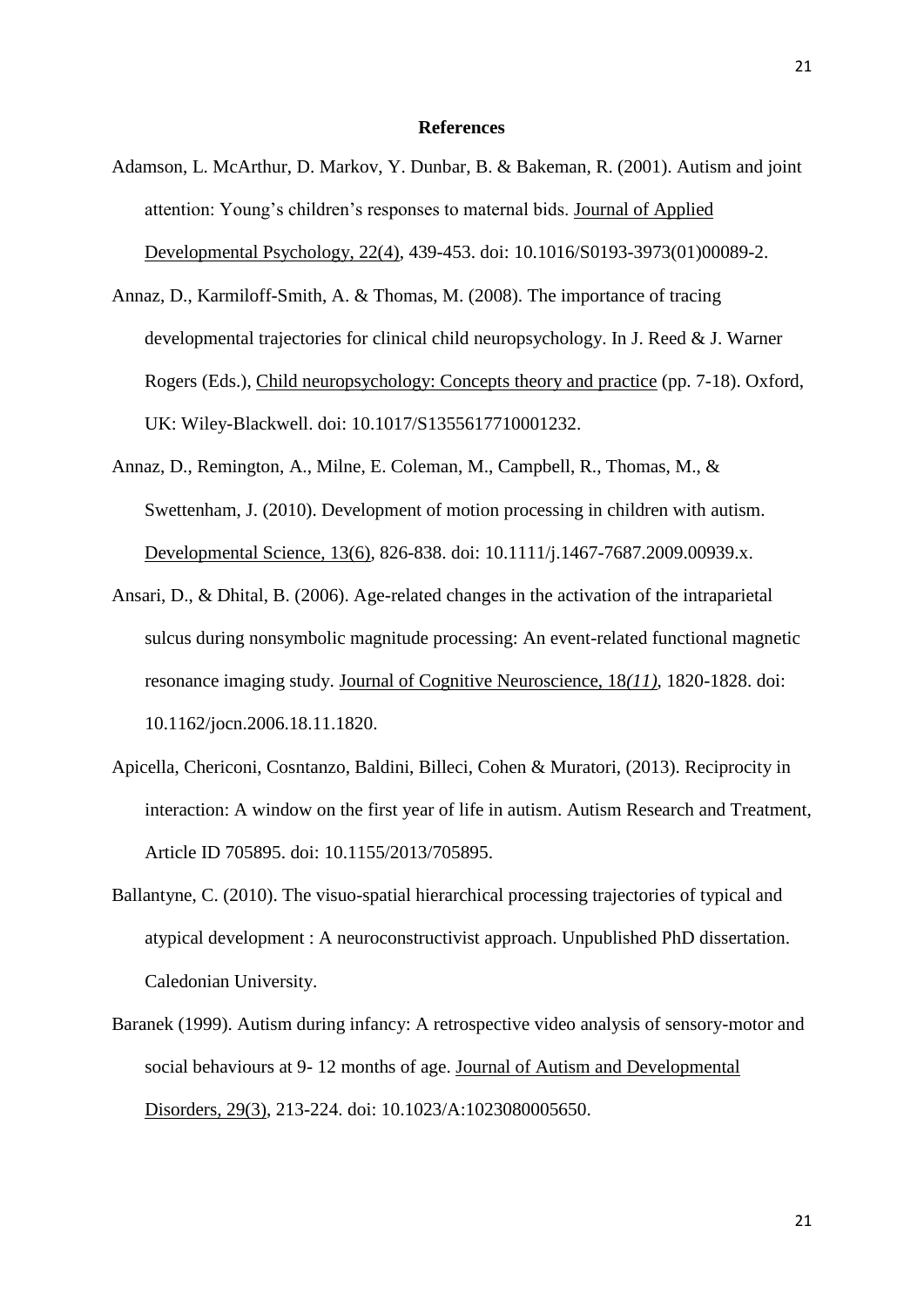- Ben-Sasson, A., Hen, L., Fluss, R., Cermak, S., Engel-Yeger, B. & Gal, E. (2009). A metaanalysis of sensory modulation symptoms in individuals with autism spectrum disorders. Journal of Autism and Developmental Disorders. 39(1), 1-11. doi: 10.1007/s10803-008- 0593-3.
- Bibok, M., Jeremy, I. & Carpendale. Parental scaffolding and the development of executive function (2009). In C. Lewis & J.M. Carpendale (eds.), Social interaction and the development of executive function. New Directions in Child and Adolescents Development, 123, 17-34. doi: 10.1002/cd.233.
- Billstedt, E., Gillberg, C. & Gillberg, C. (2007). Autism in adults: symptom patterns and early childhood predictors. Use of the DISCO in a community sample followed from childhood. Journal of Child Psychology and Psychiatry, 48(11), 1102-1110. doi: 10.1111/j.1469-7610.2007.01774.x.
- Brock, J., Brown, C., Boucher, J. & Rippon, G. (2002). The temporal biding hypothesis of autism. Development and Psychopathology, 14, 209-224. doi: [10.1017/S0954579402002018](http://dx.doi.org/10.1017/S0954579402002018).
- Brown, J., Johnson, M., Paterson, S. Gilmore, R Gsödl, M., Longhi, E. et al.(2003).Spatial representation and attention in toddlers with Williams syndrome and Down syndrome. Neuropsychologia, 41, 1037-1046. doi: [10.1016/S0028-3932\(02\)00299-3.](http://dx.doi.org/10.1016/S0028-3932(02)00299-3)
- Chao, R., & Tseng, V. (2002). Parenting of Asians. In M. H. Bornstein (Series Ed.), Handbook of parenting: Vol. 4. Social conditions and applied parenting (pp. 59-93). Mahwah, NJ: Lawrence Erlbaum.
- Chua,H., Boland, J. & Nisbett, R. (2005).Cultural variation in eye movements during scene perception. Proceedings of the National Academy of Sciences, 102(35), 12629-12633. doi: 10.1073/pnas.0506162102.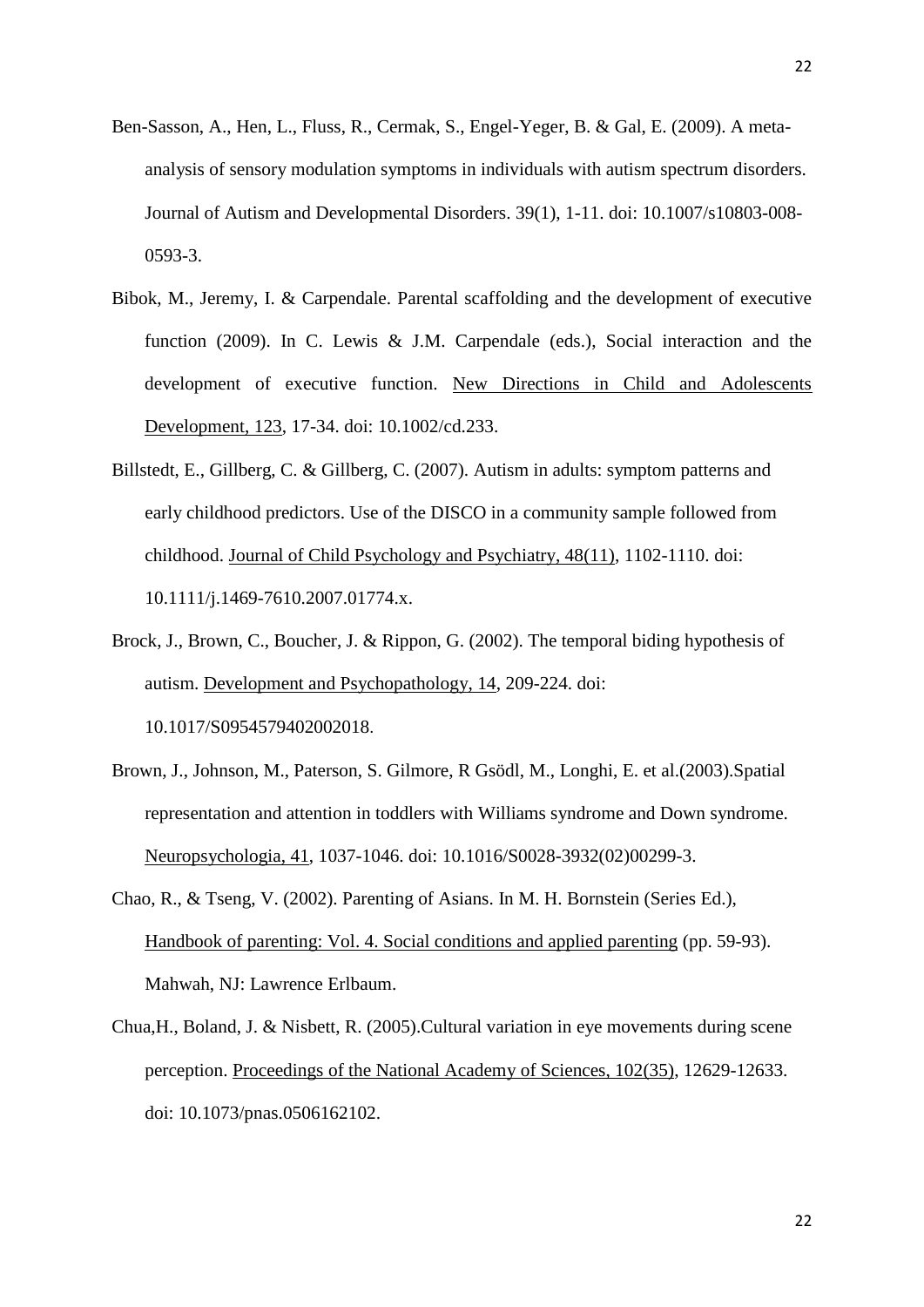- Chugani, D. C., Muzik, O., Rothermel, R., Behen, M., Chakraborty, P., Mangner, T., Da Silva, E. A. and Chugani, H. T. (1997), Altered serotonin synthesis in the dentatothalamocortical pathway in autistic boys. Annals of Neurology, 42, 666–669. doi: 10.1002/ana.410420420.
- Chung, K., Jung, W. Jae-won Yang, J., Ben-Itzchak, E., Zachor, D., Furniss, F., Heyes, K., Matson, J., Kozlowski, A., & Barker, A. (2012). Cross cultural differences in challenging behaviors of children with autism spectrum disorders: An international examination between Israel, South Korea, the United Kingdom, and the United States of America. Research in Autism Spectrum Disorders, (6)2, 881-889. doi: [10.1016/j.rasd.2011.03.016](http://dx.doi.org/10.1016/j.rasd.2011.03.016).
- Cornish, K., Scerif, G. & Karmiloff-Smith, A. (2007). Tracing syndrome-specific trajectories of attention across the lifespan. Cortex, 43, 672-685. doi: [10.1016/S0010-](http://dx.doi.org/10.1016/S0010-9452(08)70497-0) [9452\(08\)70497-0](http://dx.doi.org/10.1016/S0010-9452(08)70497-0).
- Courchesne, E., Townsend, J., Akshoomoff, N. A., Saitoh, O., Yeung-Courchesne, R. Lincoln, A.,...& Lau, L.(1994). Impairment in shifting attention in autistic and cerebellar patients. Behavioral Neuroscience, Vol 108(5), 848-865. doi: [10.1037/0735-](http://psycnet.apa.org/doi/10.1037/0735-7044.108.5.848) [7044.108.5.848](http://psycnet.apa.org/doi/10.1037/0735-7044.108.5.848).
- Dahlgren, S. & Gillberg, C. (1989). Symptoms in the first two years of life. A preliminary population study of infantile autism. European Archives of Psychiatry and Neurology Sciences, 283, 169-174. doi: 10.1007/BF00451006.
- Davidoff, J., Fonteneau, E., Fagot, J. (2008). Local and global processing: Observations from a remote culture. Cognition, 108(3), 702–7097. doi: [10.1016/j.cognition.2008.06.004](http://dx.doi.org/10.1016/j.cognition.2008.06.004).
- de Fockert, J., Davidoff, J., Fagot, J., Parron, C. & Goldstein, J. (2007). More accurate size contrast judgments in the Ebbinghaus Illusion by a remote culture. Journal of Experimental Psychology: Human Perception and Performance, 33(3), 738-742. doi: [10.1037/0096-1523.33.3.738](http://psycnet.apa.org/doi/10.1037/0096-1523.33.3.738).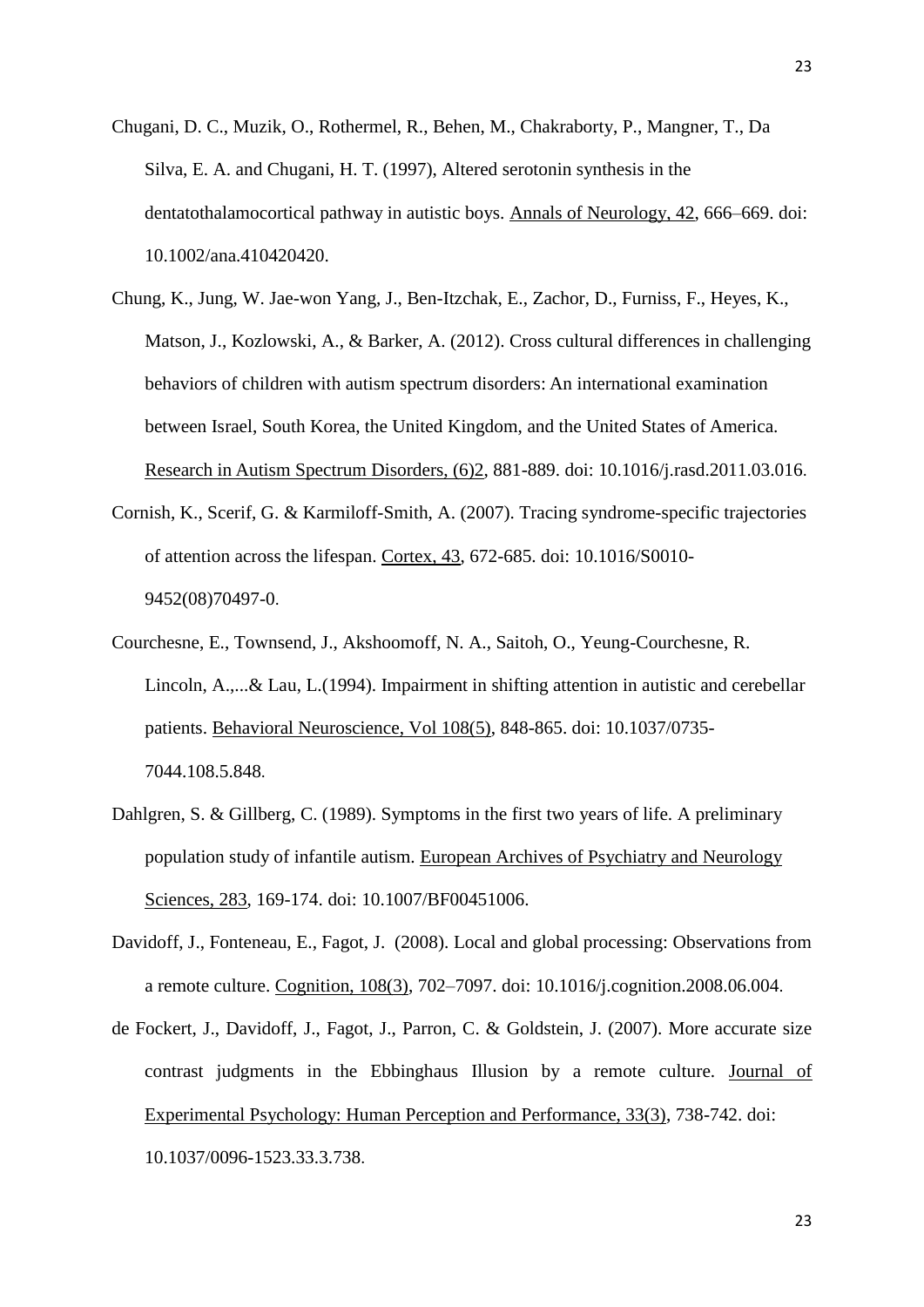- de Haan, M. & Nelson, C. (1999). Brain activity differentiates face and object processing by 6 months infants. Developmental Psychology, 34, 1114-1121. doi: [10.1037/0012-](http://psycnet.apa.org/doi/10.1037/0012-1649.35.4.1113) [1649.35.4.1113](http://psycnet.apa.org/doi/10.1037/0012-1649.35.4.1113).
- Doussard-Roosevelt, J., Joe, C., Bazhenova, O. & Porges, S. (2003). Mother-child interaction in non-autistic children: Characteristics of maternal approach behaviours and child social responses. Development & Psychopathology, 15(2), 277-295. doi:

[10.1017/S0954579403000154](http://dx.doi.org/10.1017/S0954579403000154).

Fodor, J. (1983). The modularity of the mind. Cambridge, MA: MIT press.

- French & Song (1998). Developmentally appropriate teacher-directed approaches: images from Korean kindergartens Journal of Curriculum Studies, 30(4), 409-430. doi: 10.1080/002202798183558.
- Frith (1989). Autism: Explaining the enigma. Oxford: Blackwell Publishers.
- Frith (2003). Autism: Explaining the enigma (2nd ed). Oxford: Blackwell Publishers.
- Glessner, J., Wang, K., Cai, G., Kortvaska, O., Kim, C., Wood, S.,…& Hakonarson, H. (2009). Autism genome-wide copy number variation reveals ubiquitin and neuronal genes. Nature, 459, 569-573. doi: 10.1038/nature07953.
- Gerdsatd, C., Hong, Y. J. & Diamond, A. (1994). The relationship between cognition and action-Performance of children 3 ½-7 years old on a stroop-like day-night test. Cognition, 53, 129-153. doi: [10.1016/0010-0277\(94\)90068-X](http://dx.doi.org/10.1016/0010-0277(94)90068-X).

Green, S., Ben-Sasson, A., Soto, T. & Carter, A. (2012). Anxiety and sensory overresponsivity in toddlers with autism spectrum disorders: Bidirectional effects across time. Journal of Autism and Developmental Disorders, 42(6), 1112-1119. doi: 10.1007/s10803-011-1361-3.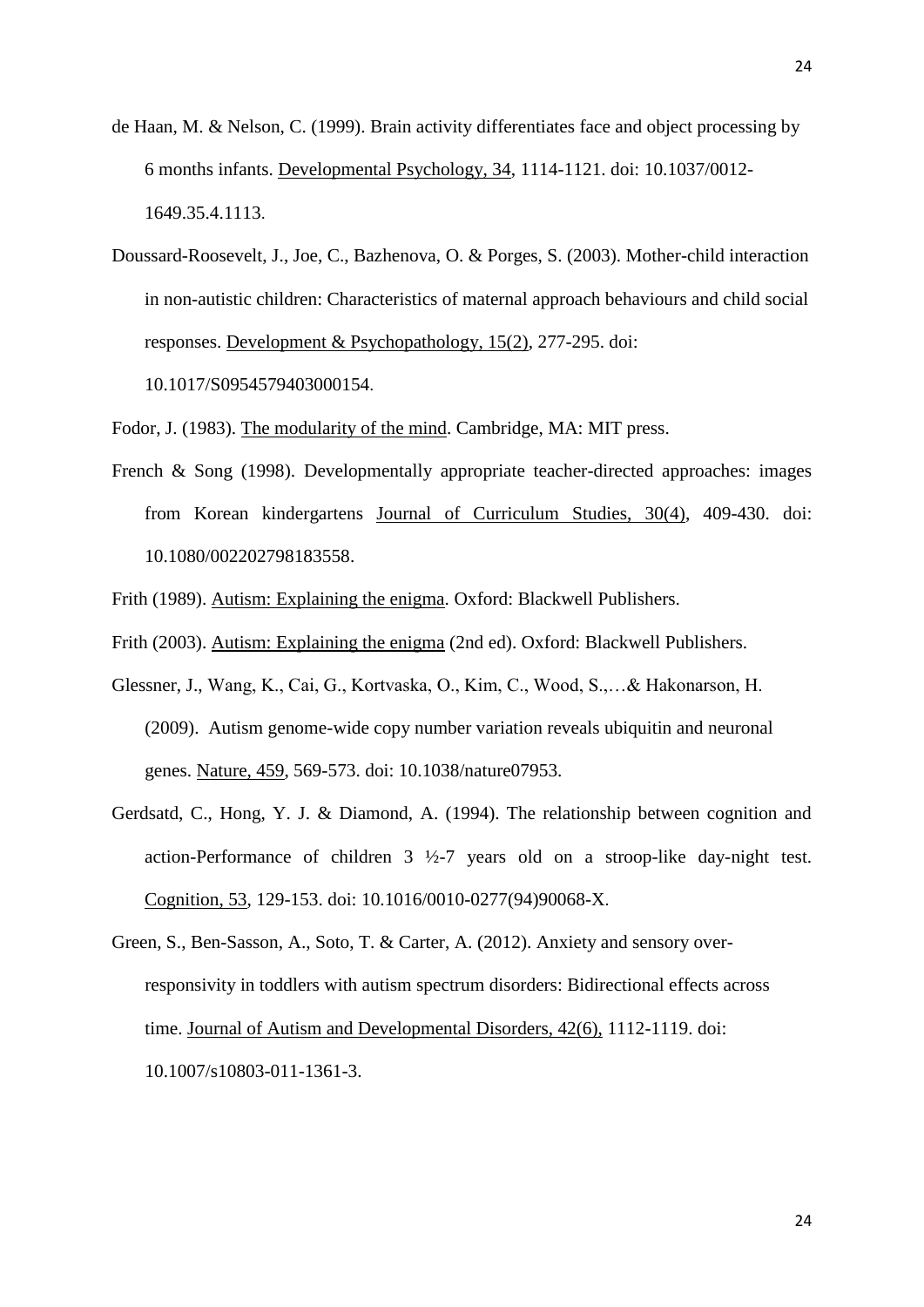- Griffith, E., Pennington, B., Whener, E. & Rogers,S. (1999). Executive functions in young children with autism. Child Development, 70 (4), 817-832. doi: 10.1111/1467- 8624.00059.
- Gron, G., Schul, D., Bretschneider, V., Wunderlich, A. & Riepe, M. (2003). Alike performance during nonverbal episodic learning from diversely imprinted neural networks. European Journal of Neuroscience, 18(11), 3112-3120. doi: 10.1111/j.1460- 9568.2003.03060.x.
- Happé, F. & Frith, U. (2006). The weak coherence account: Detailed-focused cognitive style in autism spectrum disorders. Journal of Autism and Developmental Disorders, 36, 5-25. doi: 10.1007/s10803-005-0039-0.
- Hobson, P. & Hobson J. (2008). Dissociable aspects of imitation: a study in autism. Journal of Experimental Child Psychology, 101(3), 170-185. doi: [10.1016/j.jecp.2008.04.007](http://dx.doi.org/10.1016/j.jecp.2008.04.007).

Hobson, P. (1993). Autism and the development of mind. Hove: Erlbaum.

Hobson, P. (2002). The cradle of thought. London: Macmillan.

- Hobson, P., Lee A. & Hobson, J. (2009). Qualities of symbolic play among children with autism: a social-developmental perspective. Journal of Autism and Developmental Disorders, 39(1), 12-22. doi: 10.1007/s10803-008-0589-z.
- Hughes, C. & Ensor, R. (2009). How do families help or hinder the emergence of early executive function? In C. Lewis & J.M. Carpendale (eds.), Social interaction and the development of executive function. New Directions in Child and Adolescents Development, 123, 35-50. doi: 10.1002/cd.234.
- Jarrold, C. & Brock (2004). To match or not to match: Methodological issues in autismrelated research. Journal of Autism and Developmental Disorders, 34(1), 81.86. doi: 10.1023/B:JADD.0000018078.82542.ab.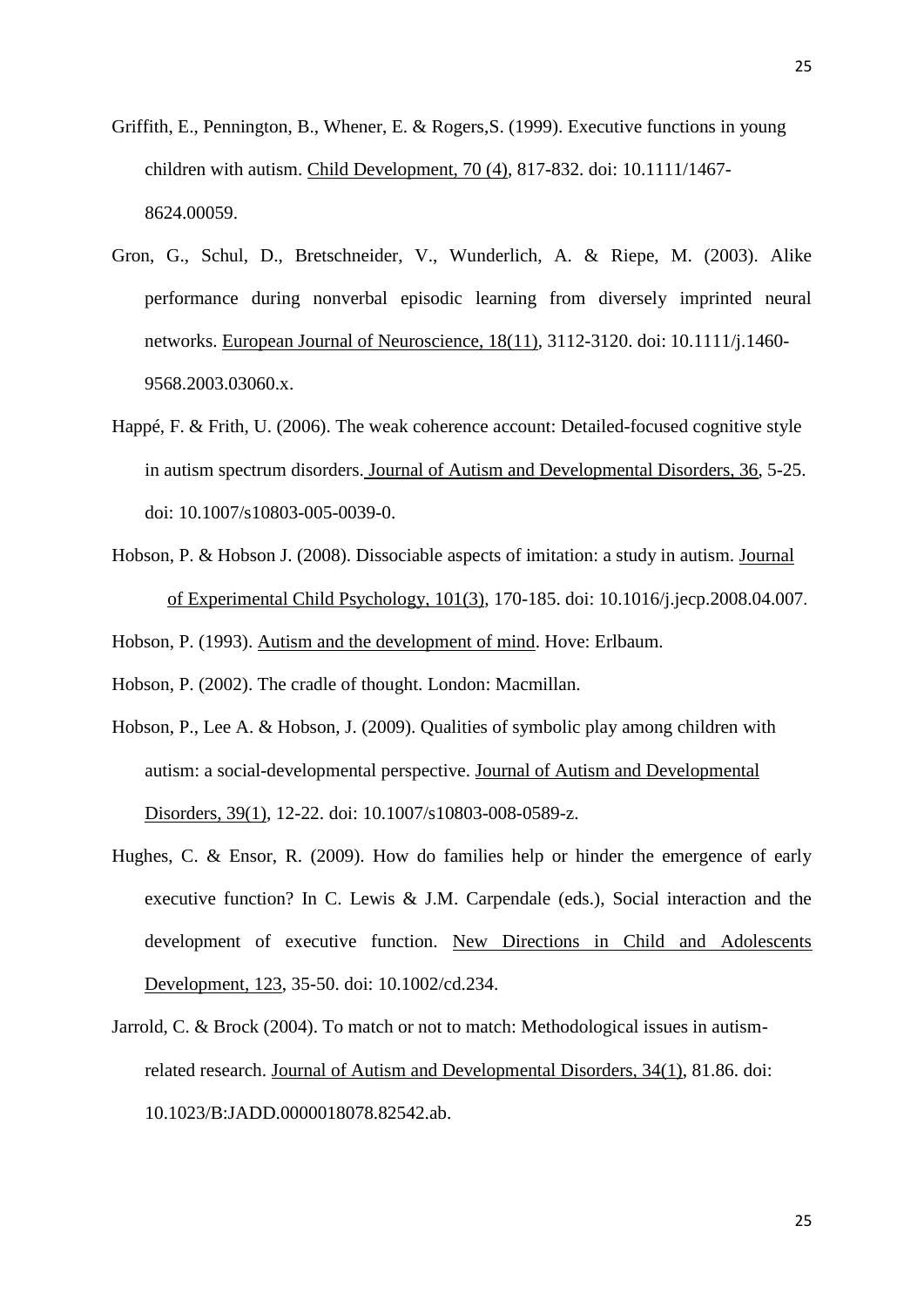Johnson, M. & de Haan, M. (2001).Developing cortical specialization for visual-cognitive function: The case of face recognition. In J.L. McClellan and R.S. Siegler (Eds.), Mechanisms of cognitive development: Behavioural and neural perspectives (pp. 253- 270). Mahwah: NJ: Erlbaum.

Kanner, L. (1943). Autistic disturbances of affective contact. Nervous Child, 2, 217-250.

- Karmiloff-Smith, A. (1992) Beyond Modularity: A Developmental Perspective on Cognitive Science. Cambridge, Mass.: MIT Press/Bradford Books.
- Karmiloff-Smith, A. (1998). Developmental itself is the key to understanding developmental disorders. Trends in Cognitive Sciences, 2(10), 389-398. doi: 10.1016/S1364- 6613(98)01230-3.
- Karmiloff-Smith, A. (2009a). Nativism versus neuroconstructivism: Rethinking the study of developmental disorders. Developmental Psychology, 45(1), 56-63. doi: [10.1037/a0014506](http://psycnet.apa.org/doi/10.1037/a0014506).
- Karmiloff-Smith, A. (2009b). Preaching to the converted? From constructivism to neuroconstructivism. Child Development Perspectives, 3(2), 99-102. doi: 10.1111/j.1750-8606.2009.00086.x.
- Karmiloff-Smith, A. (2010). Neuroimaging of the developing brain: Taking "developing" seriously. Human Brain Mapping, 31, 934-941. doi: 10.1002/hbm.21074.
- Karmiloff-Smith, A., Thomas, M. S. C., Annaz, D., Humphreys, K., Ewing, S., Brace, N., van Duuren, M., Pike, G., Grice, S., & Campbell, R. (2004). Exploring the Williams Syndrome Face Processing Debate: The importance of building developmental trajectories. Journal of Child Psychology and Psychiatry, 45(7), 1258-1274. doi: 10.1111/j.1469-7610.2004.00322.x.
- Karmiloff-Smith, A., Aschersleben, G., de Schonen, S., Elsabbagh, M., Hohenberger, A. & Serres, J. (2010). Constraints on the timing of infant cognitive change: Domain-specific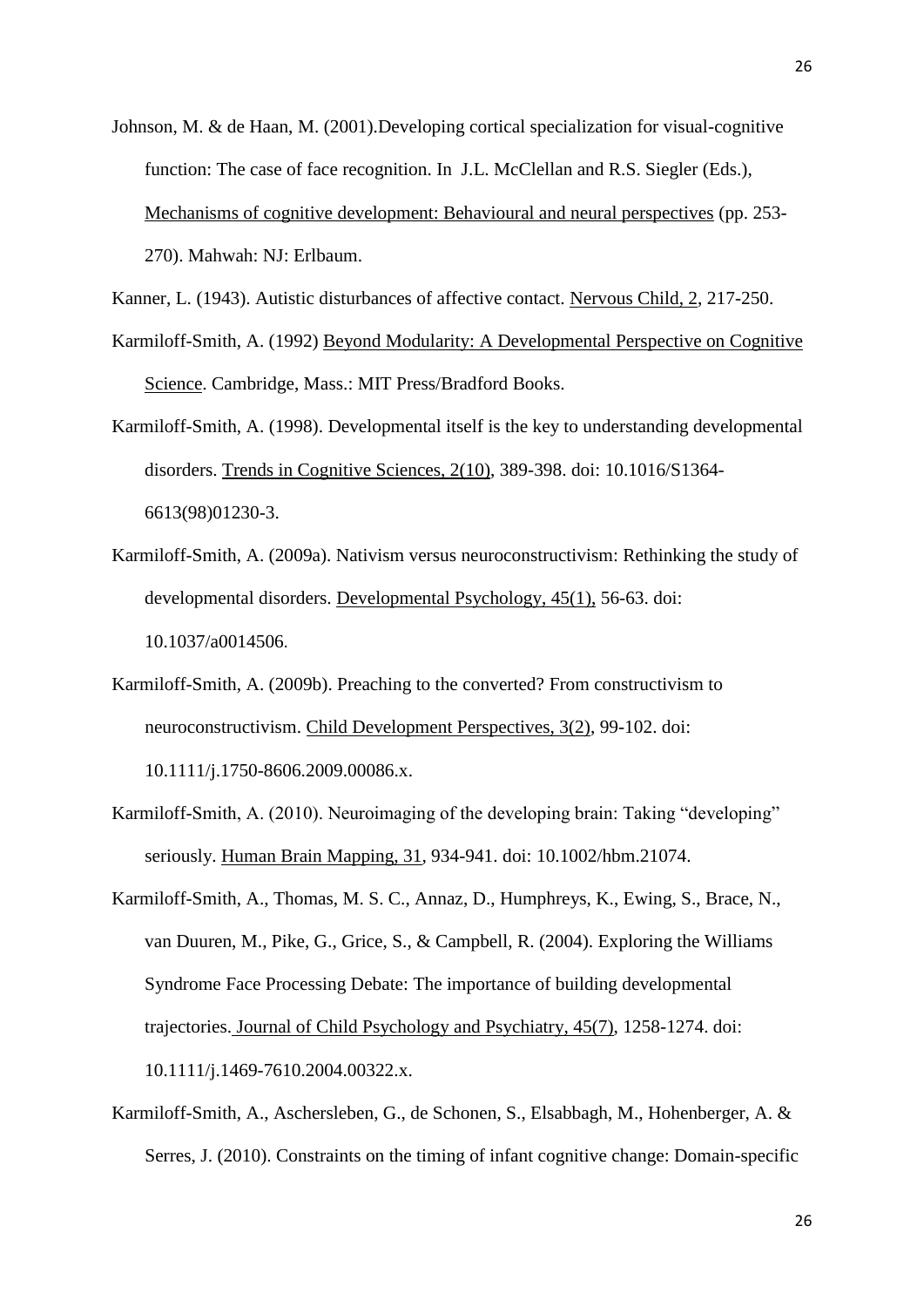or domain-general? European Journal of Developmental Science, 4(1), 31-45. doi: 10.3233/DEV-2010-4103.

- Karmiloff-Smith, A., D'Souza, D., Dekker, T., Van Herwegen, J., Xu, F., Rodic, M. & Ansari, D. (2012). Genetic and environmental vulnerabilities in children with neurodevelopmental disorders. Proceedings of the National Academy of Sciences, 209(suppl2), 17261-17265. doi: 10.1073/pnas.1121087109/-/DCSupplemental.
- Kasari, C., Sigman, M., Mundy, P. & Yirmiya, N. (1988). Caregiver interaction with autistic children. Journal of Abnormal Child Psychology, 16(1), 45-56. doi: 10.1007/BF00910499.
- Kwon, H., Reiss, A. & Menon, V. (2002). Neural basis of protracted developmental changes in visuo-spatial working memory. Proceedings of the National Academy of Sciences, 99, 13336-13341. doi:10.1073/pnas.162486399.
- Kwon, Y-I. (2002). Western influences in Korean preschool education. International Education Journal, 3, 153-164.
- Laing, E., Butterworth, G. Ansari, D. Gsödl, M. Longhi, E. Panagiotaki, G. et al. (2002). Atypical development of language and social communication in toddlers with Williams syndrome. Developmental Science, 5, 233-246. doi: 10.1111/1467-7687.00225.
- Leekam. S., Tandos, J. McConachie, H. Meins.E. Parkinson, K., Wright, C. et al (2007). Repetitive behaviours in typically developing 2-year-olds. Journal of Child Psychology and Psychiatry, 48(11), 1131-1138. doi: 10.1111/j.1469-7610.2007.01778.x.
- Leslie, A. (1987). Pretense and representation: The origins of "theory of mind". Psychological Review, 94(4), 412-426. doi: [10.1037/0033-295X.94.4.412](http://psycnet.apa.org/doi/10.1037/0033-295X.94.4.412).
- Lewis, C. & Carpendale, J. (2009). Links between social interaction and executive function. New Directions for Child and Adolescent Development, 123, 1-15. doi: 10.1002/cd.232.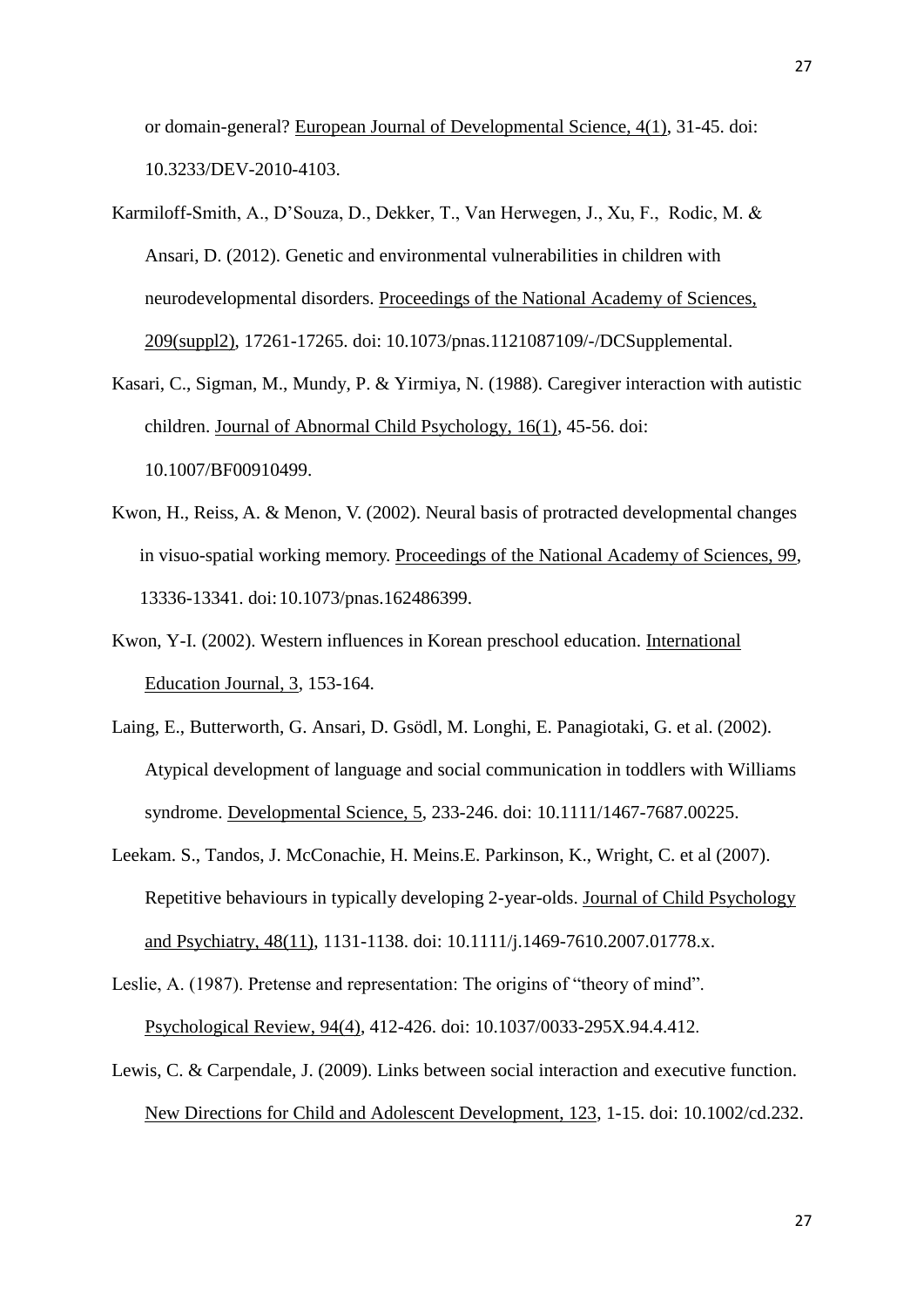- Li-Grining,C.P. (2007) Effortful control among low-Income preschoolers in three cities: stability, change, and individual differences. Developmental Psychology (43), 208–221. doi: [10.1037/0012-1649.43.1.208](http://psycnet.apa.org/doi/10.1037/0012-1649.43.1.208).
- Loveland, K. (1991). Social affordances and interaction II: Autism and the affordances of the human environment. Ecological Psychology, 3(2), 99-119. doi: [10.1207/s15326969eco0302\\_3](http://psycnet.apa.org/doi/10.1207/s15326969eco0302_3).
- Luria, A. (1973). The working brain: An introduction to neuropsychology. New York, NY: Basic Books.
- Maestro, S. Muratori, F. & Cesari A. (2005a). Course of autism signs in the firts year of life. Psychopathology, 38, 26-31. doi: 10.1159/000083967.
- Martini, M. (1996). "What's new?" at the dinner table: Family dynamics during mealtimes in two cultural groups in Hawaii. Early Development and Parenting, 2-23-34. doi: 10.1002/(SICI)1099-0917(199603)5:1<23::AID-EDP111>3.0.CO;2-D.
- Matson, J., Worley, J., Fodstad, J., Chung, K-M., Suh, S., Jhin, H. et al (2011) A multinational study examining cross-cultural differences in reported symptoms of autism spectrum disorders: Israel, South Korea, the United Kingdom and the United States of America. Research in Autism Spectrum Disorders, 5, 1598-1604. doi: [10.1016/j.rasd.2011.03.007](http://dx.doi.org/10.1016/j.rasd.2011.03.007).
- McGuigan, N. & Núñez, M. (2006). Executive Functioning by 18-24-month-old children: Effects of Inhibition, working memory demands and narrative in a novel detour-reaching task. Infant and Child Development, 15, 519-542. doi: 10.1002/icd.477.
- Moore, V. & Goodson, S. (2003). How well does early diagnosis of autism stand the test of time? Follow-up study of children assessed for autism at age 2 and development of an early diagnostic service. Autism, 7, 47-63. doi: 10.1177/1362361303007001005.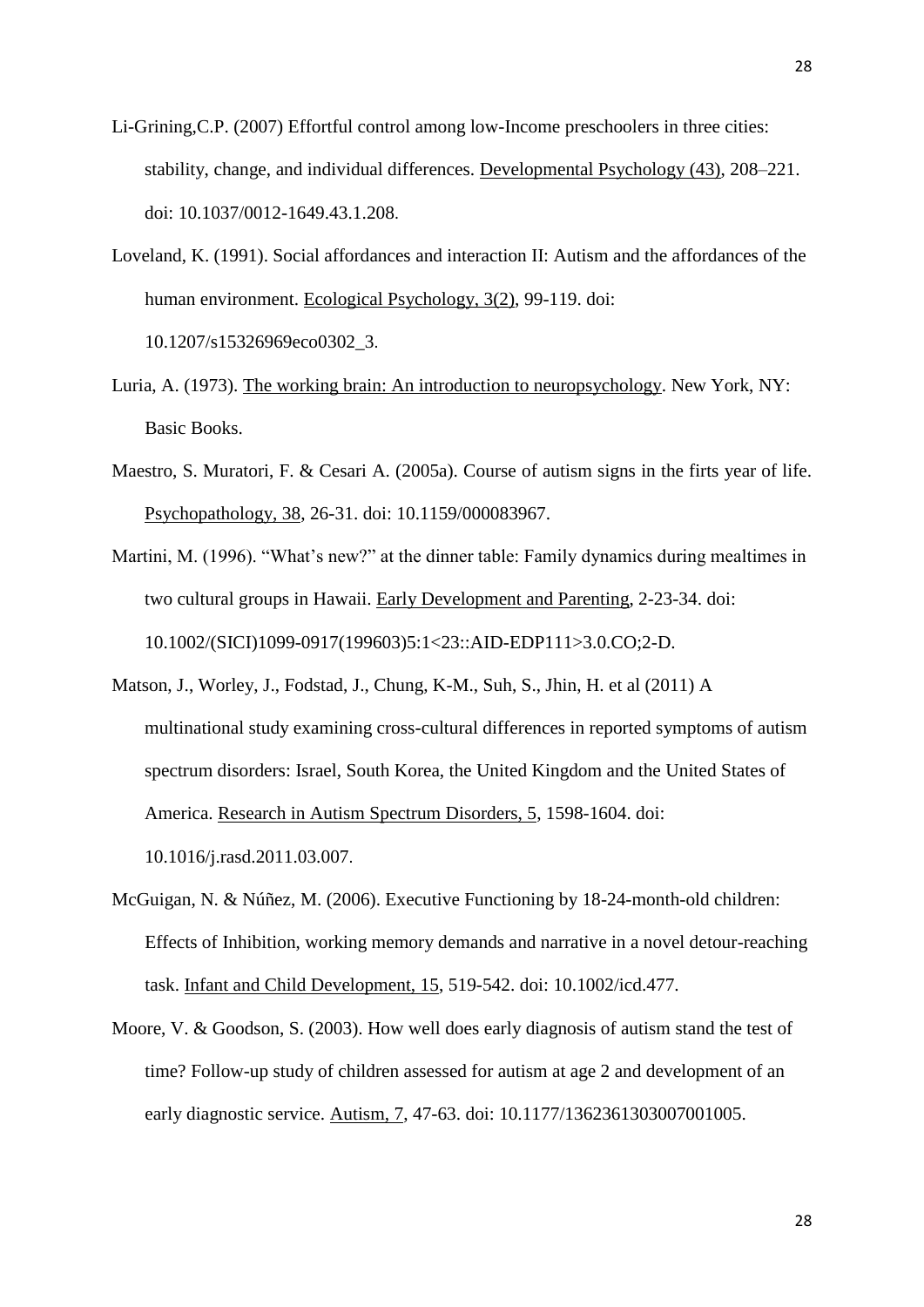- Morton, J. & Johnson, M. (1991). Conspec and conlern: A two-process theory of infant face recognition. Psychological Review, 98, 164-181. doi: [10.1037/0033-295X.98.2.164](http://psycnet.apa.org/doi/10.1037/0033-295X.98.2.164).
- Muratori, F. & Maestro S. (2007). Autism as a downstream effect of primary difficulties in intersubjectivity interacting with abnormal development of brain connectivity. International Journal of Dialogical Science, 2(1), 93-118.
- Noble K., McCandliss, B. & Farah, M. (2007). Socioeconomic gradients predict individual differences in neurocognitive abilities. Developmental Science, 10, 464-480. doi: 10.1111/j.1467-7687.2007.00600.x.
- Oh, S. & Lewis, C. (2008). Korean preschoolers' advanced inhibitory control and its relation to other executive skills and mental state understanding. Child Development, 79, 80-99. doi: 10.1111/j.1467-8624.2007.01112.x.
- Ozonoff, A., Pennington, S. & Rogers, X (1991). Executive functioning deficits in highfunctioning autistic individuals: Relationship to theory of mind. Journal of Child Psychology and Psychiatry, 32, 1081-1105. doi: 10.1111/j.1469-7610.1991.tb00351.x.
- Ozonoff, S. & McEvoy, R.(1994). A longitudinal study of executive function and theory of mind development in autism. Development and Psychopathology, 6, 415-431. doi: [10.1017/S0954579400006027](http://dx.doi.org/10.1017/S0954579400006027).
- Ozonoff, S., Macari, S., Yong, G. Goldring, S., Thompson, M., & Rogers, S. (2008). Atypical objects exploration at 12 months of age is associated with autism in a prospective sample. Autism, 12, 457-472. doi: 10.1177/1362361308096402.
- Pellicano, E. (2010). The development of core cognitive skills in autism: A 3-year prospective study. Child Development, 81(5), 1400-1416. doi: 10.1111/j.1467- 8624.2010.01481.x.
- Pellicano, E. (2012). Do autistic symptoms persist across time? Evidence of a substantial change in symptomatology over a 3-year period in cognitively able children with autism.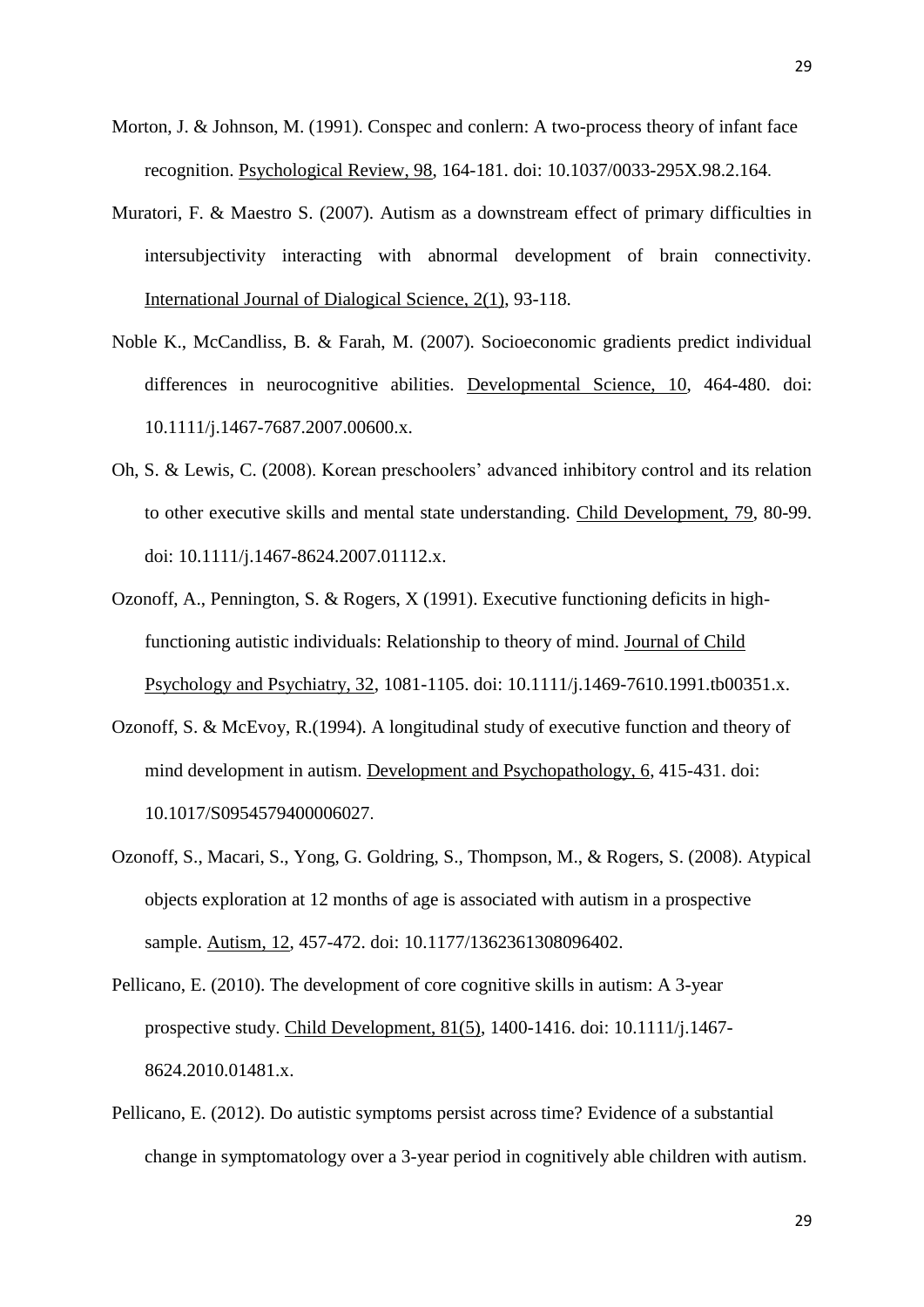American Journal of Intellectual and Developmental Disabilities, 111(2), 156-166. doi: 10.1352/1944-7558-117.2.156.

- Porges, S. (2007). The polyvagal perspective. Biological Psychology, 74(2), 116-43. doi:10.1016/j.biopsycho.2006.06.009.
- Porges, S. & Furman, S. (1011). The early development of the autonomic nervous system provides a neural platform for social behaviour: A polyvagal perspective. Infant and Child Development, 20(1), 106-118. doi: 10.1002/icd.688.

Reddy, V. (2009). How infants know minds. Cambridge, MA: Harvard University Press.

- Reddy, V., Williams, E., & Vaughan, A. (2002). Sharing humour and laughter in autism and Down's Syndrome. British Journal of Psychology, 93, 219-242. doi: 10.1348/000712602162553.
- Reddy, V., Williams, E., Costantini, C., & Lang, B. (2010). Engaging with the self: Mirror behaviour in autism, Down syndrome and typical development. Autism, 14(5), 531-546. doi: 10.1177/1362361310370397.
- Richler, J., Huerta, M., Bishop, S. & Lord, C. (2010). Developmental trajectories of restricted and repetitive behaviors and interests in children with autism spectrum disorders. Development and Psychopathology 22, 55–69. doi: [10.1017/S0954579409990265](http://dx.doi.org/10.1017/S0954579409990265).
- Rogers, S. (2009). What are infant siblings teaching us about autism in infancy? Autism Research, 2, 125-137. doi: 10.1002/aur.81.
- Ronald, A., Happé, F. & Plomin, R. (2005).The genetic relationship between individuals differences in social and nonsocial behaviours characteristics of autism. Developmental Science, 8(5), 444-458. doi: 10.1111/j.1467-7687.2005.00433.x.
- Russell, J. (1997). Autism as an executive disorder. Oxford, NY: Oxford University Press.
- Saint-Georges, C., Cassel, R., Cohen, D., Chetouani, M., Laznik, M-C., Maestro, S. & Muratori, F. (2010). What studies of family home movies can teach us about autistic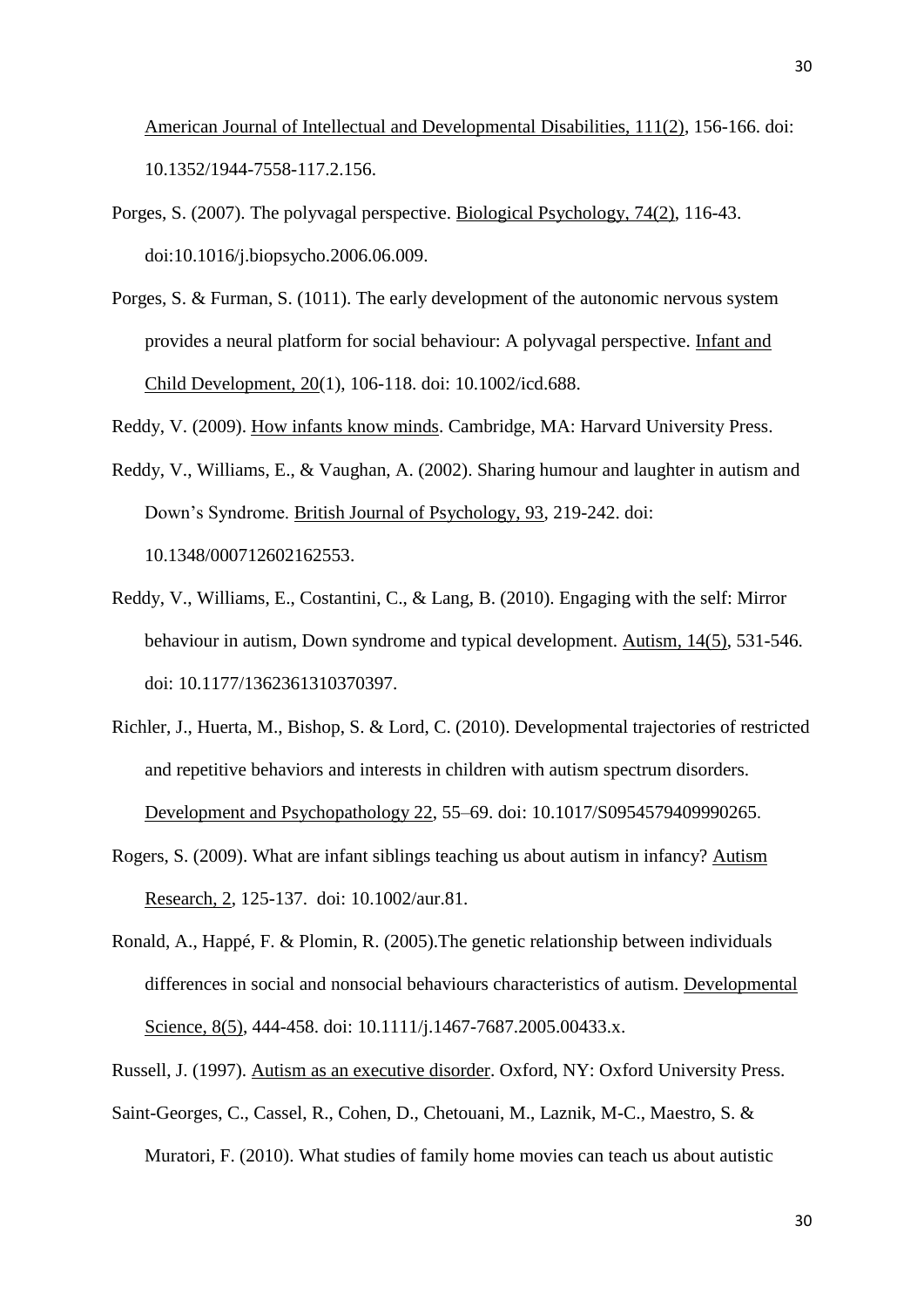infants: A literature review. Research in Autism Spectrum Disorders, 4(3), 355-366. doi; [10.1016/j.rasd.2009.10.017](http://dx.doi.org/10.1016/j.rasd.2009.10.017).

- Sigman, M., Mundy, P., Sherman, T. & Ungerer, J. (1986). Social interaction of autistic mentally retarded and normal children and their caregivers. Journal of Child Psychology and Psychiatry, 27(5), 647-656. doi: 10.1111/j.1469-7610.1986.tb00189.x.
- Simion F., Macchi Cassia V., Turati C., Valenza E. (2001). The origins of face perception: Specific vs non-specific mechanisms. Infant and Child Development, 10, 59–65. doi: 10.1002/icd.247.
- Simons, D. & Levin, D. (1997). Change blindness. Trends in Cognitive Sciences, 1, 261- 267. doi: 10.1016/S1364-6613(97)01080-2.
- Sipes, M., Furniss, F., Matson, J. & Hattier, M. (2012). A Multinational Study Examining the Cross Cultural Differences in Social Skills of Children with Autism Spectrum Disorders: A Comparison between the United Kingdom and the United States of America. Journal of Developmental and Physical Disabilities, 24(2), 145,154. doi: 10.1007/s10882-011- 9261-1.
- Spencer, J., O'Brien, J., Riggs, K., Braddick, O., Atkinson, J. & Wattam-Bell, J. (2000). Motion processing in autism: Evidence for a dorsal stream deficiency. NeuroReport, 11, 2765-2767. doi: [10.1097/00001756-200008210-00031](http://dx.doi.org/10.1097/00001756-200008210-00031).
- Stern, D., Spekier, S., MacKain, K. (1982). Intonation of contours as signals on maternal speech to pre-linguistic infants. Developmental Psychology, 18(5), 727-735. doi: 10.1037/0012-1649.18.5.727.
- Szatmari, P., Georgiades, S., Bryson, S., Zwaigenbaum, L., Roberts, W., Mahoney, W., Goldberg, J. & Tuff, J. (2006). Investigating the structure of the restricted repetitive behaviours and interests domain of autism. Journal of Child Psychology and Psychiatry, 47(6), 582-590. doi: 10.1111/j.1469-7610.2005.01537.x.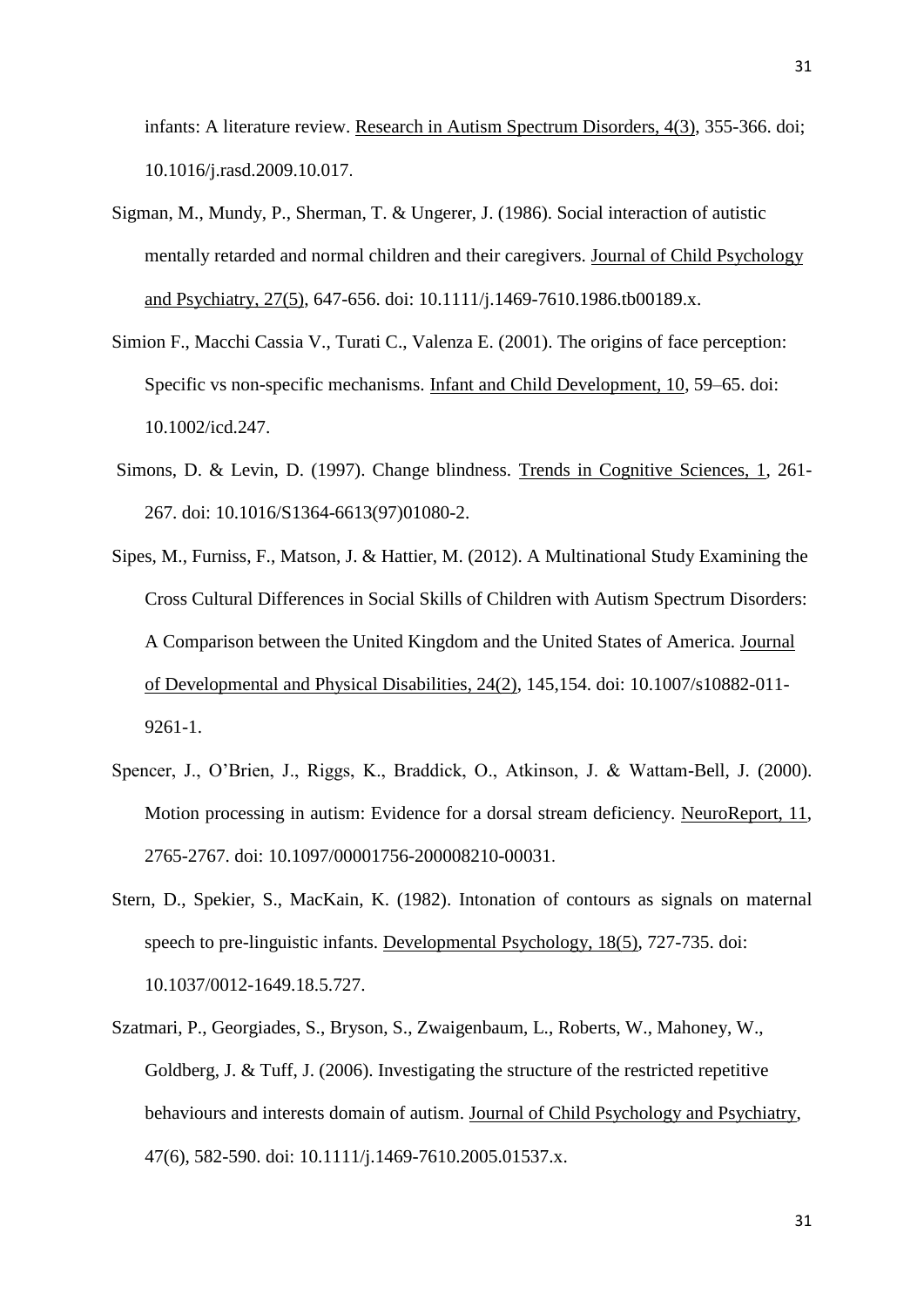- Tomalski, P., Moore, D., Ribeiro, H., Axelsson, E., Murphy, E., Karmiloff-Smith, A., Johnson, M. & Kushnereko, E. (2013). Socio-economic status and functional brain development associations in early infancy. To appear in Developmental Science.
- Trevarthen, C. (2000). Autism as a neurodevelopmental disorder affecting communication and learning in early childhood: prenatal origins, post-natal course and effective educational support. Prostaglandins, Leukotrienes and Essential Fatty Acids, 63(1/2), 41- 46. doi: [10.1054/plef.2000.0190](http://dx.doi.org/10.1054/plef.2000.0190).
- Trevarthen, C. & Daniel, S. (2005). Disorganised rhythm and synchrony: Early signs of autism and Rett syndrome. Brain and Development, 27(1). 25-34. doi: [10.1016/j.braindev.2005.03.016](http://dx.doi.org/10.1016/j.braindev.2005.03.016).
- Turner, M. (1997).Towards an executive dysfunction account of repetitive behaviour in autism. In J. Russell (Eds.), Autism as an executive disorder (pp. 57-100). Oxford University Press: Oxford NY.
- Ventola, P., Kleinham, J. Pandey, P. Bartonm M., Allen, S., Green et al (2006). Agreement among four diagnostic instruments for autistic spectrum disorders in toddlers. Journal of Autism and Developmental Disorders, 36, 839-847. doi: 10.1007/s10803-006-0128-8.
- Volkmar, F. R., Paul, R., Klin, A., & Cohen, D. J. (Eds.). (2005). Handbook of Autism and Pervasive Developmental Disorders, Diagnosis, Development, Neurobiology, and Behavior (Vol. 1). Wiley.
- Vygotsky, L. (1978). Mind and society: The development of higher mental processes. Cambridge, MA: Harvard University.
- Vygotsky, L. S. (1998). The problem of child (developmental) psychology. In R. W. Rieber (Ed.), The collected works of L. S. Vygotsky, (Volume 5), Child Psychology (pp. 187- 333). [trans. M. J. Hall.] New York: Plenum Press.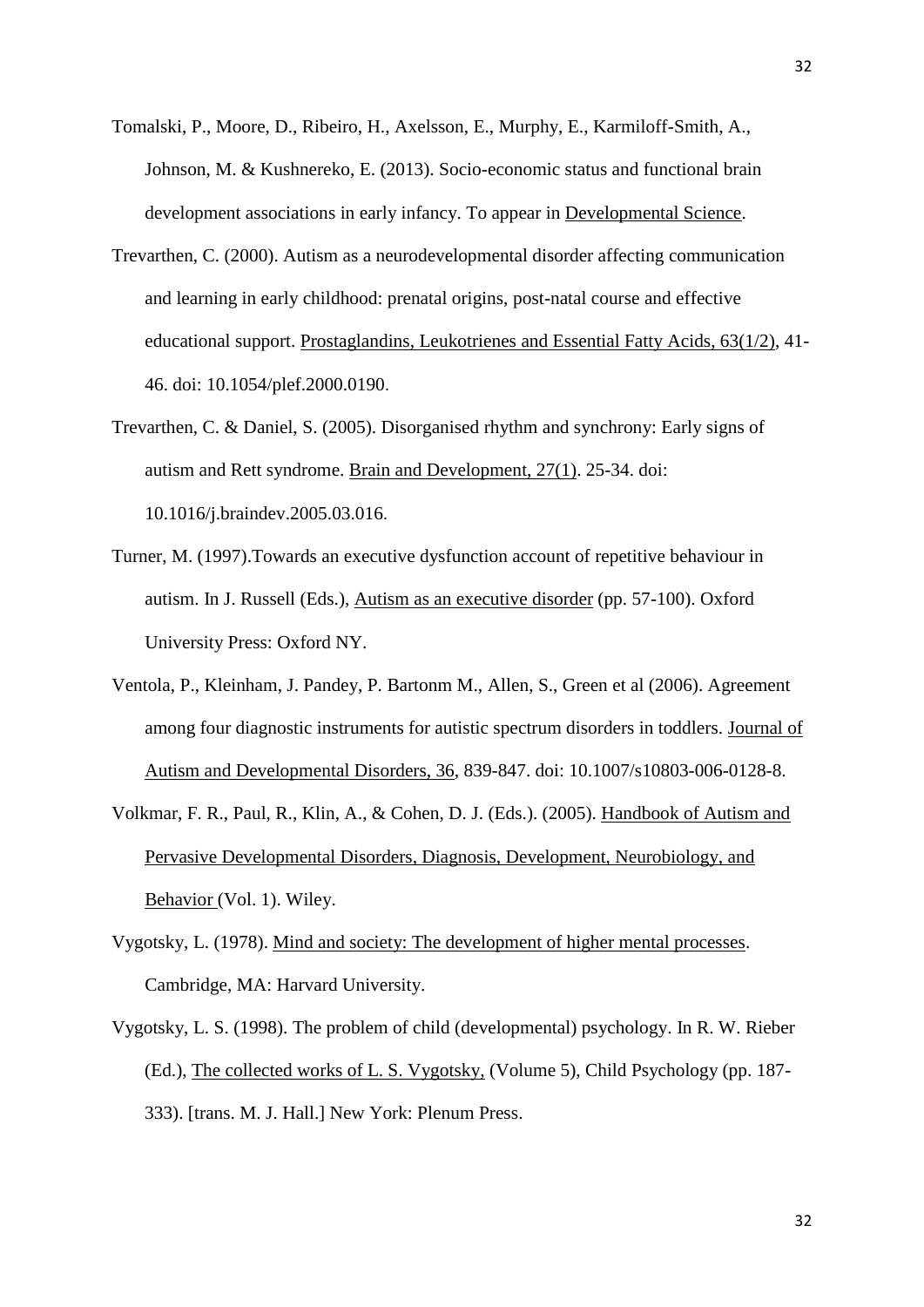Watson, L. (1998). Following the child's lead: Mother's interactions with children with autism. Journal of Autism and Developmental Disorders, 28(1), 51-59.doi: 10.1023/A:1026063003289.

- Weiss, L., Arkin, D. & The Gene Discovery Project of Johns Hopkins & the Autism Consortium (2009). A genome-wide linkage and association scan reveals novel loci for autism, Nature, 461, 802-808. doi: 10.1038/nature08490.
- Williams, E., Kendall-Scott, L., & Costall, A. (2005). Parents' experiences of introducing everyday object use to their children with autism. Autism, 9, 521-540. doi: 10.1177/1362361305057869.
- Williams, E., Reddy, V. & Costall, A. (2001). Taking a closer look at functional play in children with autism. Journal of Autism and Developmental Disorders, 31(1), 67-77. doi: 10.1023/A:1005665714197.
- Wimmer, H. & Perner, J. (1983). Beliefs about beliefs: Representation and constraining function of wrong beliefs in young children's understanding of deception. Cognition 13(1), 103-128. doi: 10.1016/0010-0277(83)90004-5.
- Wood, D., Bruner, J. & Ross, G. (1976). The role of tutoring in problem solving. Journal of Child Psychology and Psychiatry, 17(2), 89-100. doi:10.1111/j.1469- 610.1976.tb00381.x.
- Zachor, D., Yang J., Ben-Itzchak, E., Furniss, F., Pegg, E., Matson, J., Horovitz, M., Sipes, M., Chung, K. & Jung, W. (2011). Cross-cultural differences in comorbid symptoms of children with autism spectrum disorders: An international examination between Israel, South Korea, the United Kingdom and the United States of America. Developmental Neurohabilitation, 14 (4), 215-220. doi: 10.3109/17518423.2011.568468.